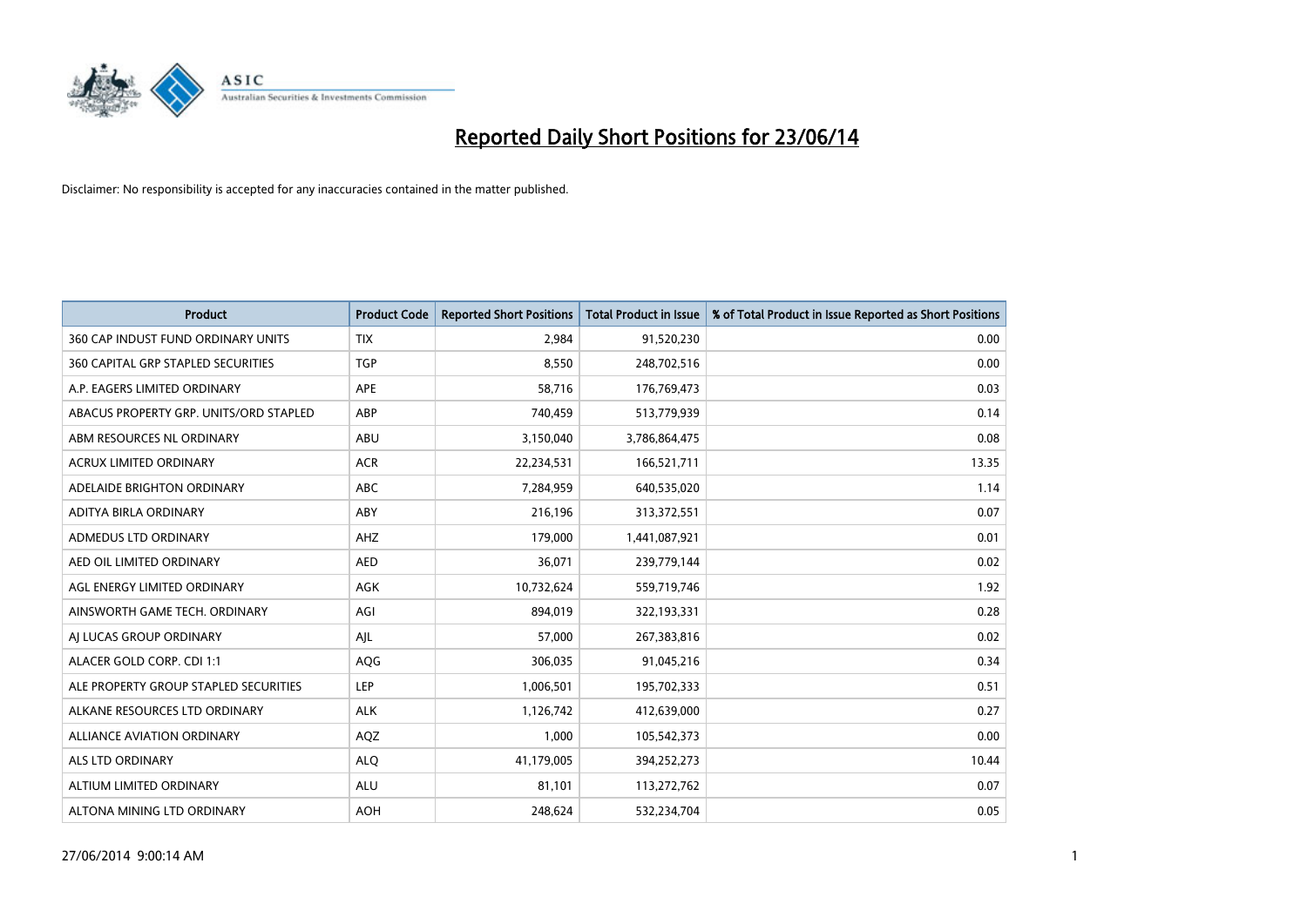

| <b>Product</b>                          | <b>Product Code</b> | <b>Reported Short Positions</b> | <b>Total Product in Issue</b> | % of Total Product in Issue Reported as Short Positions |
|-----------------------------------------|---------------------|---------------------------------|-------------------------------|---------------------------------------------------------|
| ALUMINA LIMITED ORDINARY                | <b>AWC</b>          | 75,142,353                      | 2,806,225,615                 | 2.68                                                    |
| AMALGAMATED HOLDINGS ORDINARY           | AHD                 | 5,062                           | 157,859,301                   | 0.00                                                    |
| AMCOM TELECOMM. ORDINARY                | <b>AMM</b>          | 2,075,440                       | 264,835,089                   | 0.78                                                    |
| AMCOR LIMITED ORDINARY                  | AMC                 | 7,415,490                       | 1,206,684,923                 | 0.61                                                    |
| AMP CAPITAL CHINA ORDINARY UNITS        | <b>AGF</b>          | 10,984,000                      | 374,593,484                   | 2.93                                                    |
| AMP LIMITED ORDINARY                    | AMP                 | 35,854,098                      | 2,957,737,964                 | 1.21                                                    |
| ANSELL LIMITED ORDINARY                 | <b>ANN</b>          | 6,013,350                       | 152,937,881                   | 3.93                                                    |
| ANTARES ENERGY LTD ORDINARY             | <b>AZZ</b>          | 340,478                         | 255,000,000                   | 0.13                                                    |
| ANZ BANKING GRP LTD ORDINARY            | ANZ                 | 9,583,582                       | 2,744,135,231                 | 0.35                                                    |
| APA GROUP STAPLED SECURITIES            | <b>APA</b>          | 13,596,035                      | 835,750,807                   | 1.63                                                    |
| APN NEWS & MEDIA ORDINARY               | <b>APN</b>          | 3,482,141                       | 1,029,041,356                 | 0.34                                                    |
| AQUARIUS PLATINUM. ORDINARY             | <b>AQP</b>          | 1,193,918                       | 1,464,310,359                 | 0.08                                                    |
| AQUILA RESOURCES ORDINARY               | <b>AQA</b>          | 1,464,062                       | 411,804,442                   | 0.36                                                    |
| ARAFURA RESOURCE LTD ORDINARY           | ARU                 | $\overline{2}$                  | 441,270,644                   | 0.00                                                    |
| ARB CORPORATION ORDINARY                | <b>ARP</b>          | 1,974,631                       | 72,493,302                    | 2.72                                                    |
| ARDENT LEISURE GROUP STAPLED SECURITIES | AAD                 | 6,228,627                       | 405,055,708                   | 1.54                                                    |
| ARENA REIT. ORDINARY UNITS              | ARF                 | 3,505                           | 211,495,653                   | 0.00                                                    |
| ARISTOCRAT LEISURE ORDINARY             | <b>ALL</b>          | 5,449,077                       | 551,418,047                   | 0.99                                                    |
| ARRIUM LTD ORDINARY                     | ARI                 | 19,307,765                      | 1,366,183,142                 | 1.41                                                    |
| ASCIANO LIMITED ORDINARY                | <b>AIO</b>          | 9,959,449                       | 975,385,664                   | 1.02                                                    |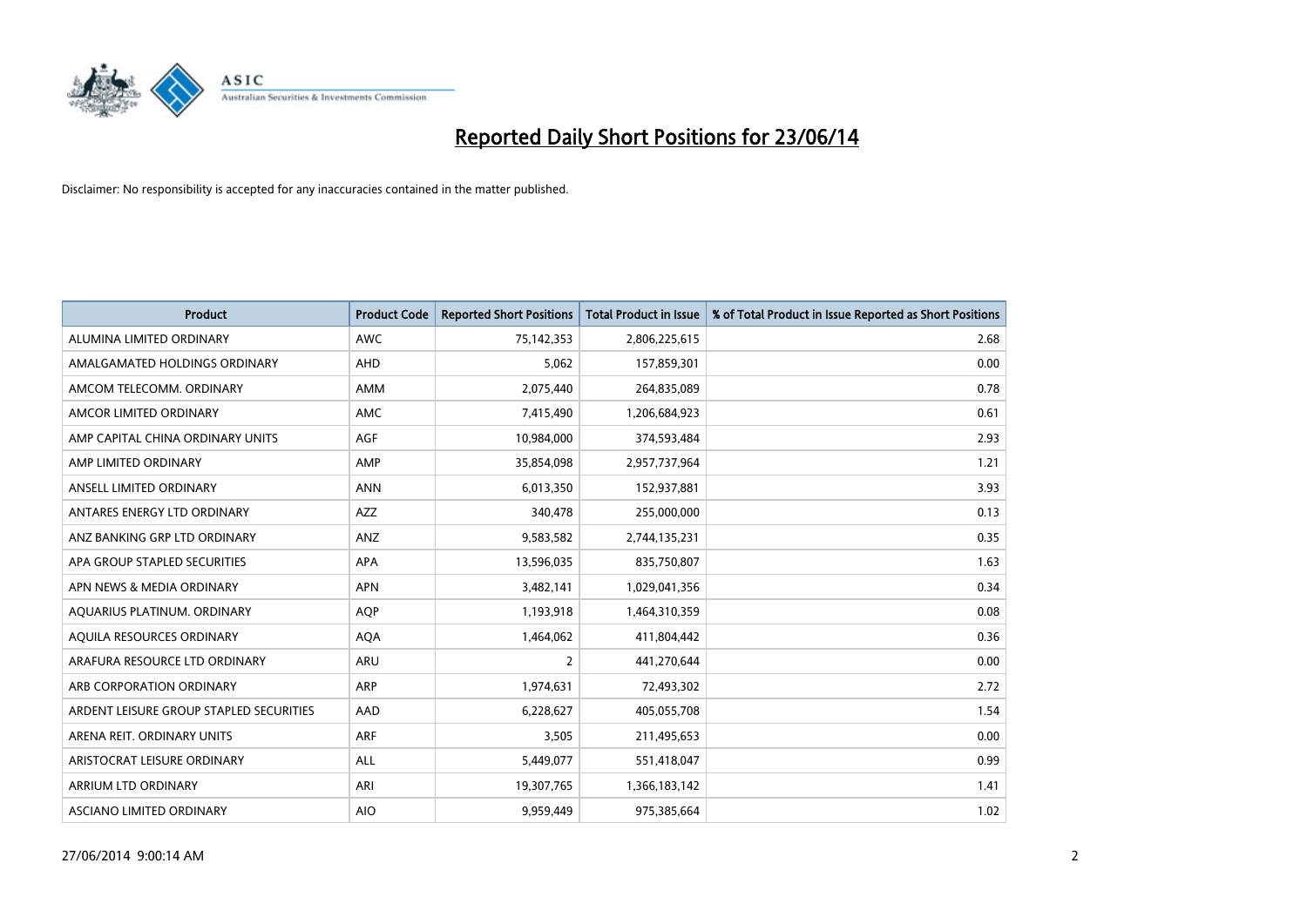

| <b>Product</b>                            | <b>Product Code</b> | <b>Reported Short Positions</b> | <b>Total Product in Issue</b> | % of Total Product in Issue Reported as Short Positions |
|-------------------------------------------|---------------------|---------------------------------|-------------------------------|---------------------------------------------------------|
| ASG GROUP LIMITED ORDINARY                | ASZ                 | 568,838                         | 206,720,839                   | 0.28                                                    |
| ASPEN GROUP ORD/UNITS STAPLED             | APZ                 | 20,918                          | 119,948,774                   | 0.02                                                    |
| ASTRO JAP PROP GROUP STAPLED US PROHIBIT. | AJA                 | 21,785                          | 67,211,752                    | 0.03                                                    |
| ASX LIMITED ORDINARY                      | ASX                 | 4,832,221                       | 193,595,162                   | 2.50                                                    |
| ATLAS IRON LIMITED ORDINARY               | AGO                 | 85,498,436                      | 915,496,158                   | 9.34                                                    |
| ATRUM COAL NL ORDINARY                    | ATU                 | 352,513                         | 76,305,842                    | 0.46                                                    |
| AURIZON HOLDINGS LTD ORDINARY             | AZJ                 | 11,285,771                      | 2,137,284,503                 | 0.53                                                    |
| AURORA OIL & GAS ORDINARY                 | <b>AUT</b>          | 15,477                          | 448,785,778                   | 0.00                                                    |
| AUSDRILL LIMITED ORDINARY                 | <b>ASL</b>          | 26,101,728                      | 312,277,224                   | 8.36                                                    |
| AUSENCO LIMITED ORDINARY                  | AAX                 | 3,720,822                       | 168,449,799                   | 2.21                                                    |
| AUSTAL LIMITED ORDINARY                   | ASB                 | 134,091                         | 346,379,377                   | 0.04                                                    |
| AUSTBROKERS HOLDINGS ORDINARY             | <b>AUB</b>          | 76,337                          | 59,955,596                    | 0.13                                                    |
| AUSTIN ENGINEERING ORDINARY               | ANG                 | 1,365,925                       | 84,274,004                    | 1.62                                                    |
| AUSTRALAND PROPERTY STAPLED SECURITY      | <b>ALZ</b>          | 49,556                          | 578,984,528                   | 0.01                                                    |
| AUSTRALIAN AGRICULT, ORDINARY             | AAC                 | 3,177,013                       | 532,474,721                   | 0.60                                                    |
| AUSTRALIAN FOUNDAT. ORDINARY              | AFI                 | 100                             | 1,049,055,166                 | 0.00                                                    |
| AUSTRALIAN INFR LTD ORDINARY              | <b>AIX</b>          | 14,364                          | 620,733,944                   | 0.00                                                    |
| AUSTRALIAN PHARM, ORDINARY                | API                 | 10,765,311                      | 488,115,883                   | 2.21                                                    |
| AUTOMOTIVE HOLDINGS ORDINARY              | AHE                 | 393,628                         | 306,437,941                   | 0.13                                                    |
| AVEO GROUP STAPLED SECURITIES             | <b>AOG</b>          | 10,433,884                      | 500,111,460                   | 2.09                                                    |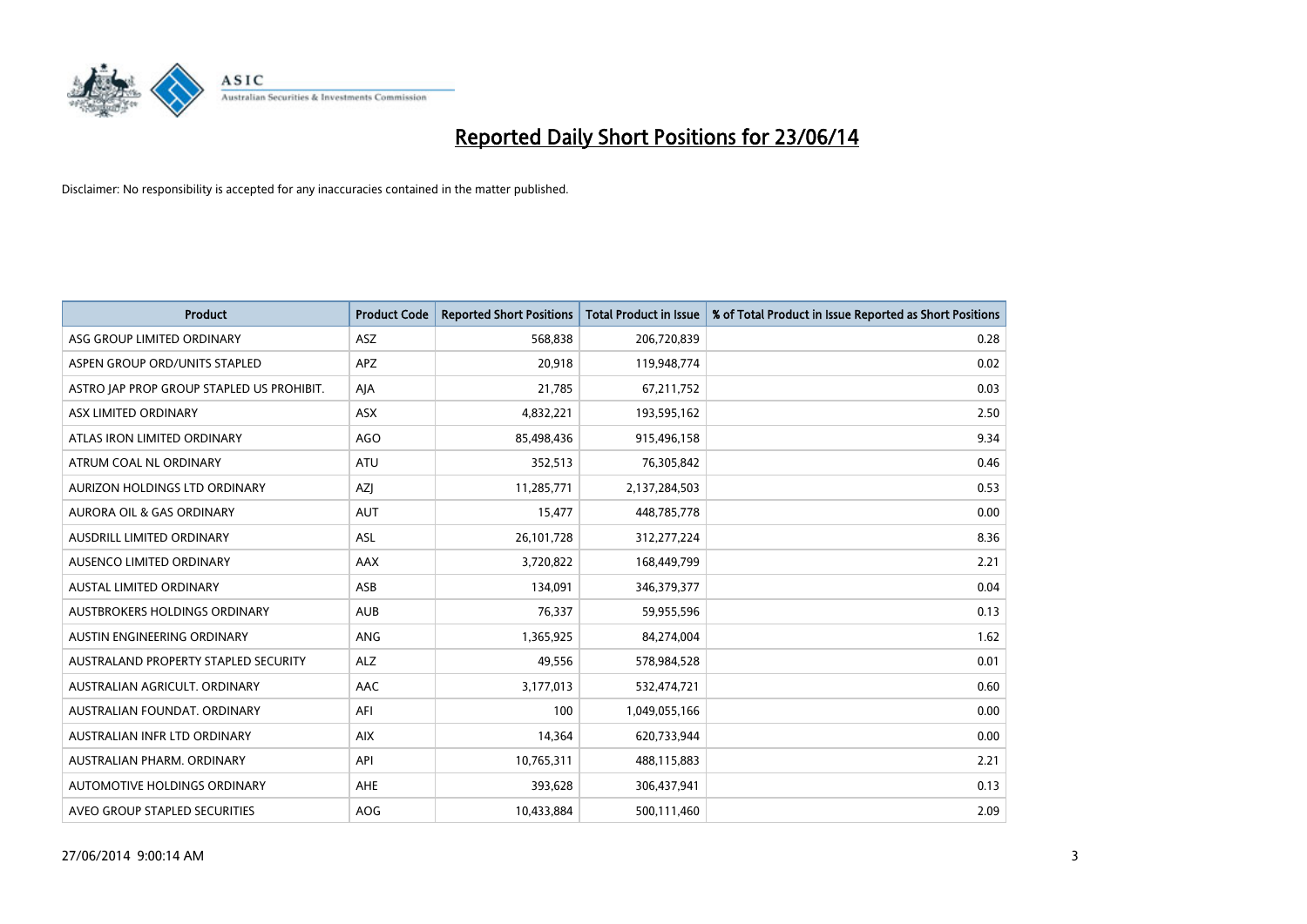

| <b>Product</b>                       | <b>Product Code</b> | <b>Reported Short Positions</b> | <b>Total Product in Issue</b> | % of Total Product in Issue Reported as Short Positions |
|--------------------------------------|---------------------|---------------------------------|-------------------------------|---------------------------------------------------------|
| AWE LIMITED ORDINARY                 | <b>AWE</b>          | 2,342,337                       | 522,696,385                   | 0.45                                                    |
| AZONTO PET LTD ORDINARY              | <b>APY</b>          | 1                               | 1,158,625,100                 | 0.00                                                    |
| AZUMAH RESOURCES ORDINARY            | <b>AZM</b>          | $\mathbf{1}$                    | 356,189,096                   | 0.00                                                    |
| BANDANNA ENERGY ORDINARY             | <b>BND</b>          | 23,973,813                      | 528,481,199                   | 4.54                                                    |
| BANK OF QUEENSLAND. ORDINARY         | <b>BOQ</b>          | 2,215,380                       | 362,516,534                   | 0.61                                                    |
| <b>BANNERMAN RESOURCES ORDINARY</b>  | <b>BMN</b>          | 199,998                         | 324,938,790                   | 0.06                                                    |
| <b>BASE RES LIMITED ORDINARY</b>     | <b>BSE</b>          | 5,517,119                       | 561,840,029                   | 0.98                                                    |
| BATHURST RES LTD. ORDINARY           | <b>BRL</b>          | 1,260,990                       | 944,931,961                   | 0.13                                                    |
| BC IRON LIMITED ORDINARY             | <b>BCI</b>          | 3,577,442                       | 124,028,630                   | 2.88                                                    |
| BEACH ENERGY LIMITED ORDINARY        | <b>BPT</b>          | 16,436,435                      | 1,291,666,518                 | 1.27                                                    |
| BEADELL RESOURCE LTD ORDINARY        | <b>BDR</b>          | 21,035,504                      | 792,207,280                   | 2.66                                                    |
| <b>BEGA CHEESE LTD ORDINARY</b>      | <b>BGA</b>          | 689,020                         | 152,245,802                   | 0.45                                                    |
| BENDIGO AND ADELAIDE ORDINARY        | <b>BEN</b>          | 11,735,018                      | 447,698,043                   | 2.62                                                    |
| BENITEC BIOPHARMA ORDINARY           | <b>BLT</b>          | 43,243                          | 114,898,793                   | 0.04                                                    |
| BENTHAM IMF LTD ORDINARY             | <b>IMF</b>          | 4,299,090                       | 165,370,269                   | 2.60                                                    |
| BERKELEY RESOURCES ORDINARY          | <b>BKY</b>          | 200,859                         | 180,361,323                   | 0.11                                                    |
| BETASHARES ASX RES ETF UNITS         | <b>ORE</b>          | 517,432                         | 2,922,150                     | 17.71                                                   |
| <b>BHP BILLITON LIMITED ORDINARY</b> | <b>BHP</b>          | 8,084,726                       | 3,211,691,105                 | 0.25                                                    |
| <b>BIGAIR GROUP LIMITED ORDINARY</b> | <b>BGL</b>          | 45,160                          | 172,872,340                   | 0.03                                                    |
| <b>BILLABONG ORDINARY</b>            | <b>BBG</b>          | 14,777,292                      | 990,370,034                   | 1.49                                                    |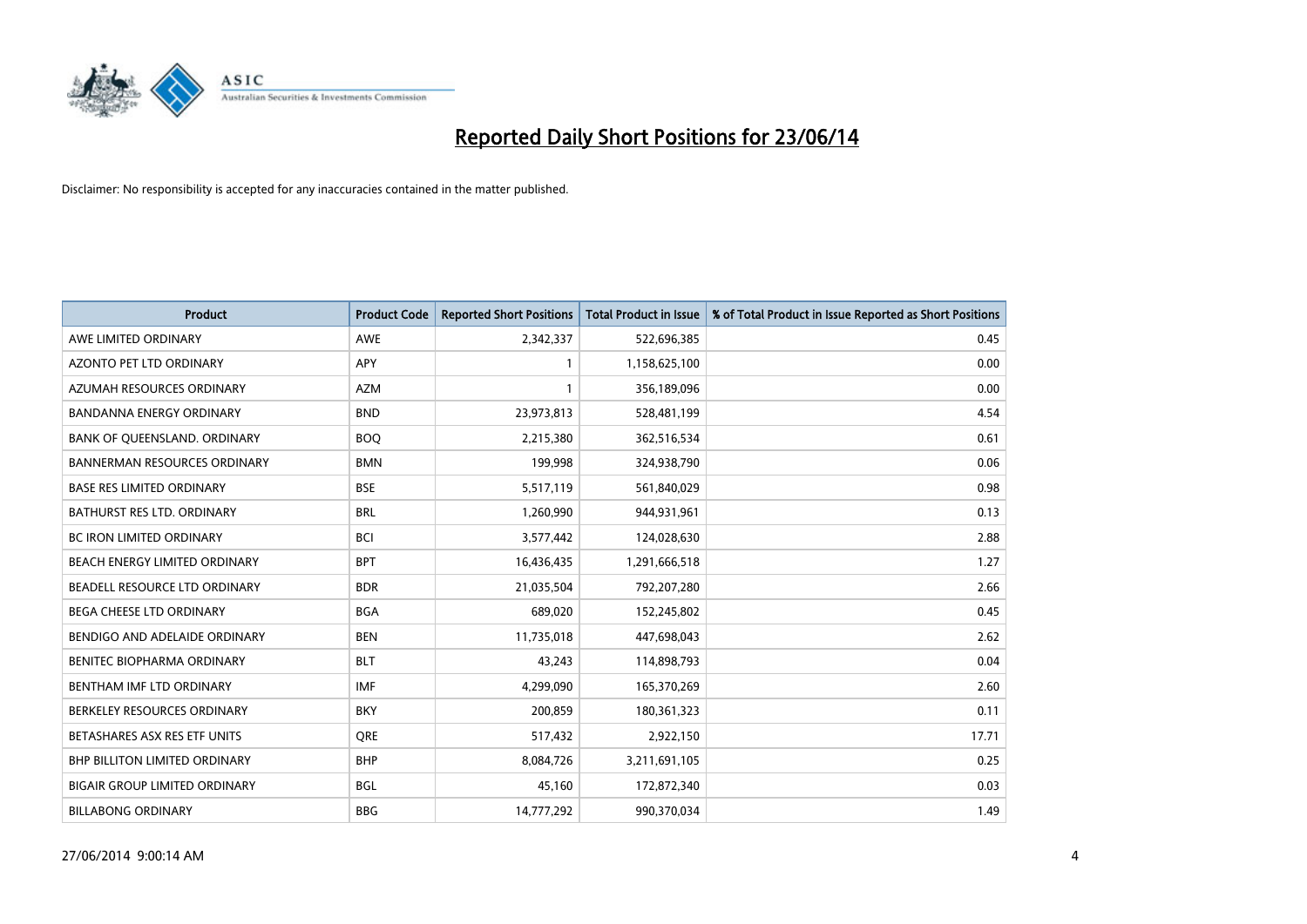

| <b>Product</b>                         | <b>Product Code</b> | <b>Reported Short Positions</b> | <b>Total Product in Issue</b> | % of Total Product in Issue Reported as Short Positions |
|----------------------------------------|---------------------|---------------------------------|-------------------------------|---------------------------------------------------------|
| <b>BIONOMICS LIMITED ORDINARY</b>      | <b>BNO</b>          | 97,670                          | 417,342,567                   | 0.02                                                    |
| <b>BLACKMORES LIMITED ORDINARY</b>     | <b>BKL</b>          | 9,521                           | 17,113,392                    | 0.06                                                    |
| BLACKTHORN RESOURCES ORD US PROHIBITED | <b>BTR</b>          | 223,726                         | 164,285,950                   | 0.14                                                    |
| <b>BLUESCOPE STEEL LTD ORDINARY</b>    | <b>BSL</b>          | 1,089,075                       | 558,848,896                   | 0.19                                                    |
| <b>BOART LONGYEAR ORDINARY</b>         | <b>BLY</b>          | 41,694,178                      | 461,163,412                   | 9.04                                                    |
| BORAL LIMITED, ORDINARY                | <b>BLD</b>          | 19,197,965                      | 782,736,249                   | 2.45                                                    |
| <b>BRADKEN LIMITED ORDINARY</b>        | <b>BKN</b>          | 13,538,558                      | 171,027,249                   | 7.92                                                    |
| <b>BRAMBLES LIMITED ORDINARY</b>       | <b>BXB</b>          | 1,368,142                       | 1,562,945,947                 | 0.09                                                    |
| <b>BREVILLE GROUP LTD ORDINARY</b>     | <b>BRG</b>          | 3,241,496                       | 130,095,322                   | 2.49                                                    |
| <b>BRICKWORKS LIMITED ORDINARY</b>     | <b>BKW</b>          | 67,997                          | 148,038,996                   | 0.05                                                    |
| <b>BROCKMAN MINING LTD ORDINARY</b>    | <b>BCK</b>          | 36                              | 8,381,982,131                 | 0.00                                                    |
| BT INVESTMENT MNGMNT ORDINARY          | <b>BTT</b>          | 101,678                         | 282,727,073                   | 0.04                                                    |
| <b>BURU ENERGY ORDINARY</b>            | <b>BRU</b>          | 16,926,834                      | 298,505,530                   | 5.67                                                    |
| <b>BWP TRUST ORDINARY UNITS</b>        | <b>BWP</b>          | 8,339,794                       | 634,395,195                   | 1.31                                                    |
| CABCHARGE AUSTRALIA ORDINARY           | CAB                 | 9,990,572                       | 120,430,683                   | 8.30                                                    |
| <b>CALIBRE GROUP LTD ORDINARY</b>      | <b>CGH</b>          | 2,293                           | 333,200,148                   | 0.00                                                    |
| CALTEX AUSTRALIA ORDINARY              | <b>CTX</b>          | 2,003,937                       | 270,000,000                   | 0.74                                                    |
| CAPITOL HEALTH ORDINARY                | CAJ                 | 306,591                         | 431,180,115                   | 0.07                                                    |
| <b>CARDNO LIMITED ORDINARY</b>         | CDD                 | 7,185,627                       | 162,627,638                   | 4.42                                                    |
| <b>CARINDALE PROPERTY UNIT</b>         | <b>CDP</b>          | 2,180                           | 70,000,000                    | 0.00                                                    |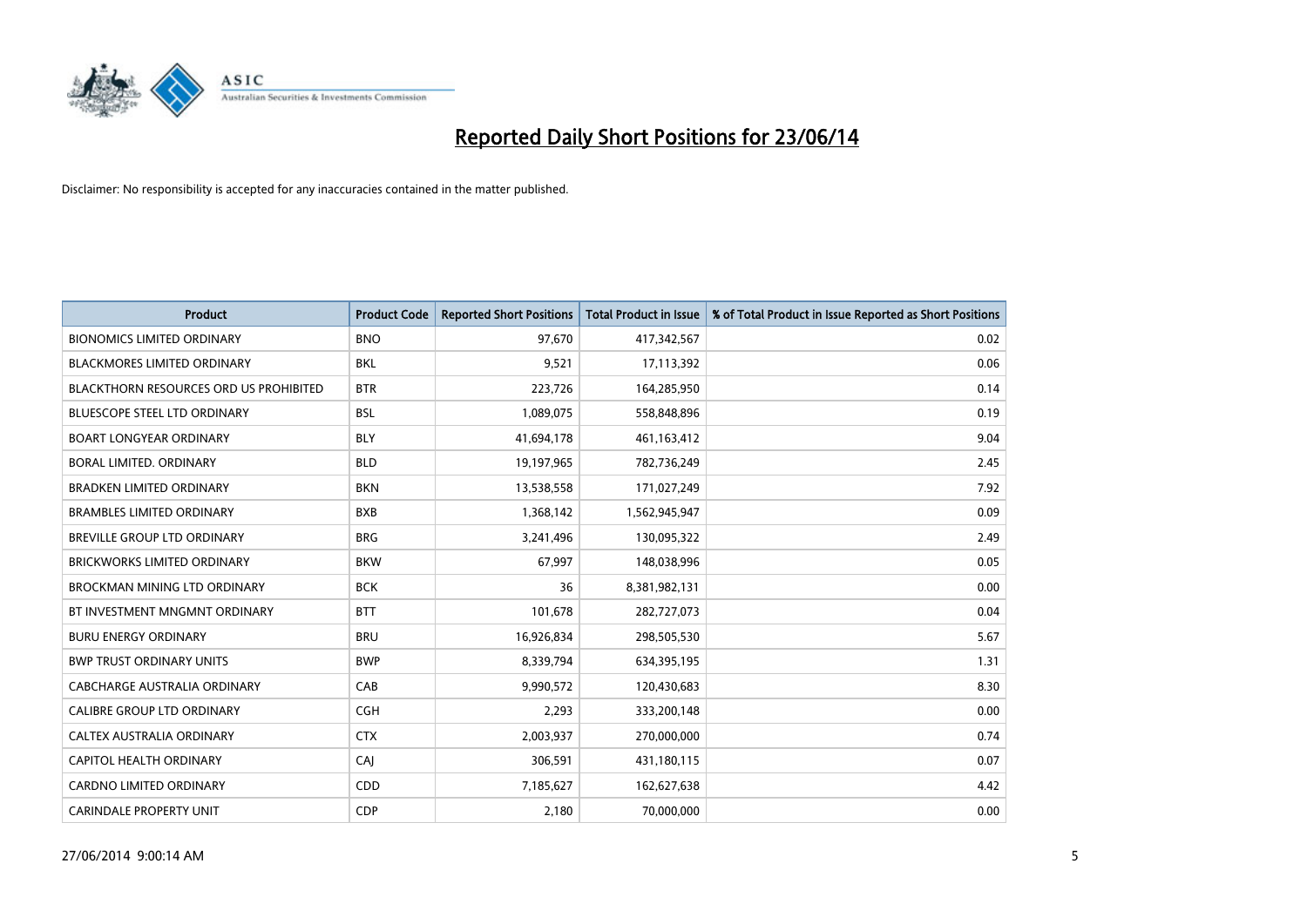

| <b>Product</b>                          | <b>Product Code</b> | <b>Reported Short Positions</b> | <b>Total Product in Issue</b> | % of Total Product in Issue Reported as Short Positions |
|-----------------------------------------|---------------------|---------------------------------|-------------------------------|---------------------------------------------------------|
| CARNARVON PETROLEUM ORDINARY            | <b>CVN</b>          | 734                             | 987,176,977                   | 0.00                                                    |
| CARSALES.COM LTD ORDINARY               | <b>CRZ</b>          | 6,712,102                       | 237,828,965                   | 2.82                                                    |
| CASH CONVERTERS ORDINARY                | CCV                 | 10,436,038                      | 428,886,124                   | 2.43                                                    |
| CEDAR WOODS PROP. ORDINARY              | <b>CWP</b>          | 224,582                         | 78,336,371                    | 0.29                                                    |
| CENTRAL PETROLEUM ORDINARY              | <b>CTP</b>          | 1,308,230                       | 348,718,957                   | 0.38                                                    |
| <b>CERAMIC FUEL CELLS ORDINARY</b>      | <b>CFU</b>          | 4,058                           | 2,478,608,474                 | 0.00                                                    |
| CFS RETAIL TRUST GRP STAPLED SECURITIES | <b>CFX</b>          | 65,422,960                      | 3,018,050,810                 | 2.17                                                    |
| CHALLENGER LIMITED ORDINARY             | <b>CGF</b>          | 999,254                         | 530,862,585                   | 0.19                                                    |
| <b>CHANDLER MACLEOD LTD ORDINARY</b>    | <b>CMG</b>          | 83,787                          | 547,985,086                   | 0.02                                                    |
| CHARTER HALL GROUP STAPLED US PROHIBIT. | <b>CHC</b>          | 697,937                         | 347,925,558                   | 0.20                                                    |
| <b>CHARTER HALL RETAIL UNITS</b>        | <b>CQR</b>          | 11,664,701                      | 369,040,750                   | 3.16                                                    |
| <b>CHORUS LIMITED ORDINARY</b>          | <b>CNU</b>          | 108,909                         | 396,369,767                   | 0.03                                                    |
| COAL OF AFRICA LTD ORDINARY             | <b>CZA</b>          | 426                             | 1,048,368,613                 | 0.00                                                    |
| <b>COALSPUR MINES LTD ORDINARY</b>      | <b>CPL</b>          | 3,059,323                       | 641,394,435                   | 0.48                                                    |
| <b>COBAR CONSOLIDATED ORDINARY</b>      | CCU                 | 100,000                         | 329,715,353                   | 0.03                                                    |
| COCA-COLA AMATIL ORDINARY               | <b>CCL</b>          | 7,871,628                       | 763,590,249                   | 1.03                                                    |
| <b>COCHLEAR LIMITED ORDINARY</b>        | <b>COH</b>          | 10,409,956                      | 57,062,020                    | 18.24                                                   |
| <b>COCKATOO COAL ORDINARY</b>           | COK                 | 167,987                         | 4,560,196,928                 | 0.00                                                    |
| <b>CODAN LIMITED ORDINARY</b>           | <b>CDA</b>          | 720,441                         | 176,969,924                   | 0.41                                                    |
| <b>COFFEY INTERNATIONAL ORDINARY</b>    | <b>COF</b>          | 7,994                           | 255,833,165                   | 0.00                                                    |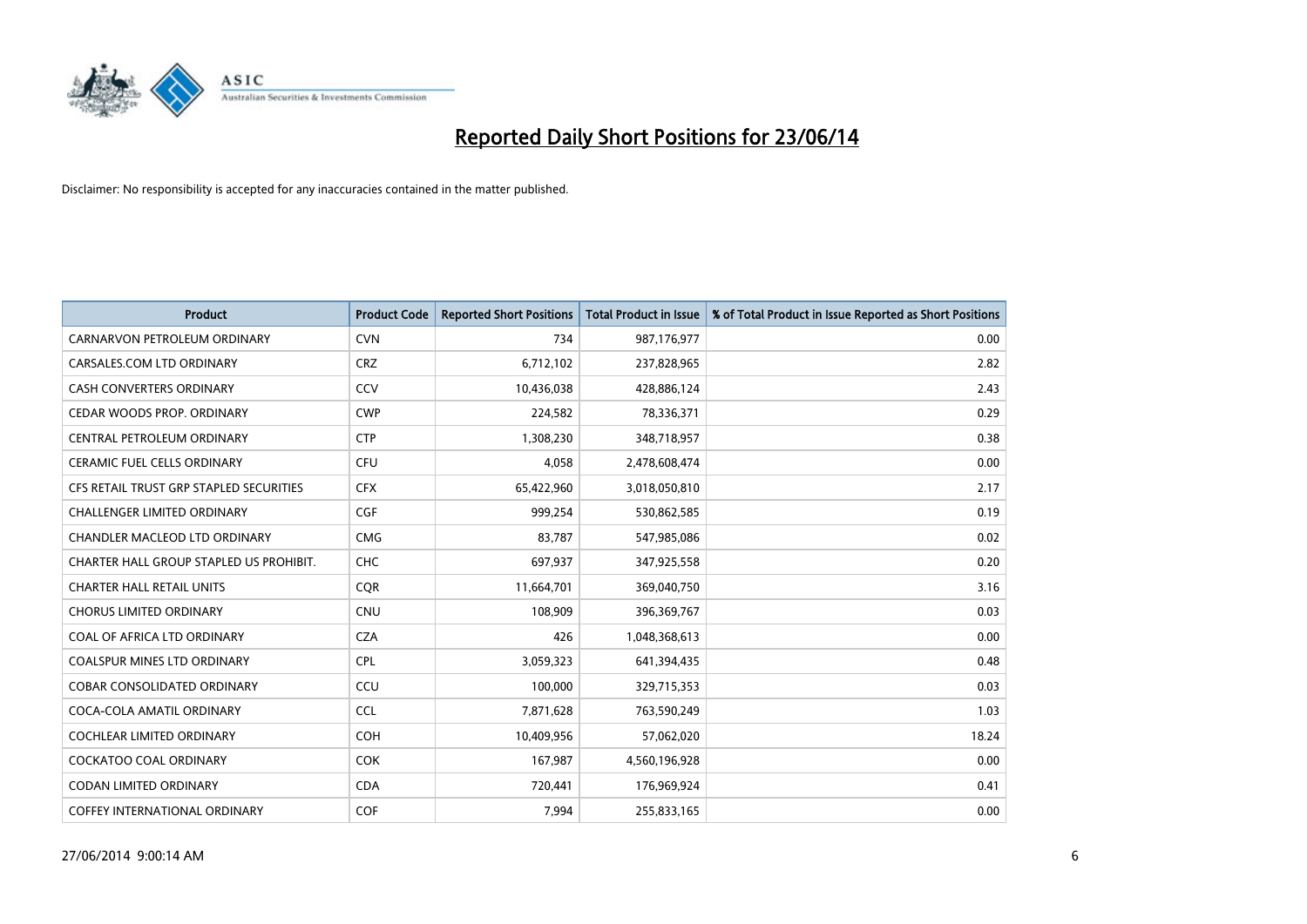

| <b>Product</b>                          | <b>Product Code</b> | <b>Reported Short Positions</b> | <b>Total Product in Issue</b> | % of Total Product in Issue Reported as Short Positions |
|-----------------------------------------|---------------------|---------------------------------|-------------------------------|---------------------------------------------------------|
| <b>COKAL LTD ORDINARY</b>               | <b>CKA</b>          | 6,820                           | 471,103,926                   | 0.00                                                    |
| <b>COLLECTION HOUSE ORDINARY</b>        | <b>CLH</b>          | 2,168,175                       | 129,717,785                   | 1.67                                                    |
| <b>COLLINS FOODS LTD ORDINARY</b>       | <b>CKF</b>          | 19,031                          | 93,000,003                    | 0.02                                                    |
| COMMONWEALTH BANK, ORDINARY             | <b>CBA</b>          | 10,044,314                      | 1,621,319,194                 | 0.62                                                    |
| COMMONWEALTH BANK, PERP.EXC. (PERLS VI) | <b>CBAPC</b>        | 151                             | 20,000,000                    | 0.00                                                    |
| <b>COMPASS RESOURCES ORDINARY</b>       | <b>CMR</b>          | 7,472                           | 1,403,744,100                 | 0.00                                                    |
| <b>COMPUTERSHARE LTD ORDINARY</b>       | <b>CPU</b>          | 12,480,843                      | 556,203,079                   | 2.24                                                    |
| <b>COOPER ENERGY LTD ORDINARY</b>       | <b>COE</b>          | 2,299                           | 329,235,509                   | 0.00                                                    |
| <b>CORP TRAVEL LIMITED ORDINARY</b>     | <b>CTD</b>          | 344,522                         | 89,890,762                    | 0.38                                                    |
| <b>COVER-MORE GRP LTD ORDINARY</b>      | <b>CVO</b>          | 4,892,430                       | 317,750,000                   | 1.54                                                    |
| <b>CREDIT CORP GROUP ORDINARY</b>       | <b>CCP</b>          | 278,831                         | 46,131,882                    | 0.60                                                    |
| <b>CROMWELL PROP STAPLED SECURITIES</b> | <b>CMW</b>          | 16,086,238                      | 1,727,280,850                 | 0.93                                                    |
| <b>CROWE HORWATH AUS ORDINARY</b>       | <b>CRH</b>          | 557,045                         | 273,005,429                   | 0.20                                                    |
| <b>CROWN RESORTS LTD ORDINARY</b>       | <b>CWN</b>          | 4,136,505                       | 728,394,185                   | 0.57                                                    |
| <b>CSG LIMITED ORDINARY</b>             | CSV                 | 266,110                         | 278,973,075                   | 0.10                                                    |
| <b>CSL LIMITED ORDINARY</b>             | <b>CSL</b>          | 723,007                         | 478,179,966                   | 0.15                                                    |
| <b>CSR LIMITED ORDINARY</b>             | <b>CSR</b>          | 14,677,520                      | 506,000,315                   | 2.90                                                    |
| <b>CUDECO LIMITED ORDINARY</b>          | CDU                 | 9,524,094                       | 234,583,408                   | 4.06                                                    |
| DART ENERGY LTD ORDINARY                | <b>DTE</b>          | 691,208                         | 1,108,752,733                 | 0.06                                                    |
| DATA#3 LIMITED ORDINARY                 | <b>DTL</b>          | 304,883                         | 153,974,950                   | 0.20                                                    |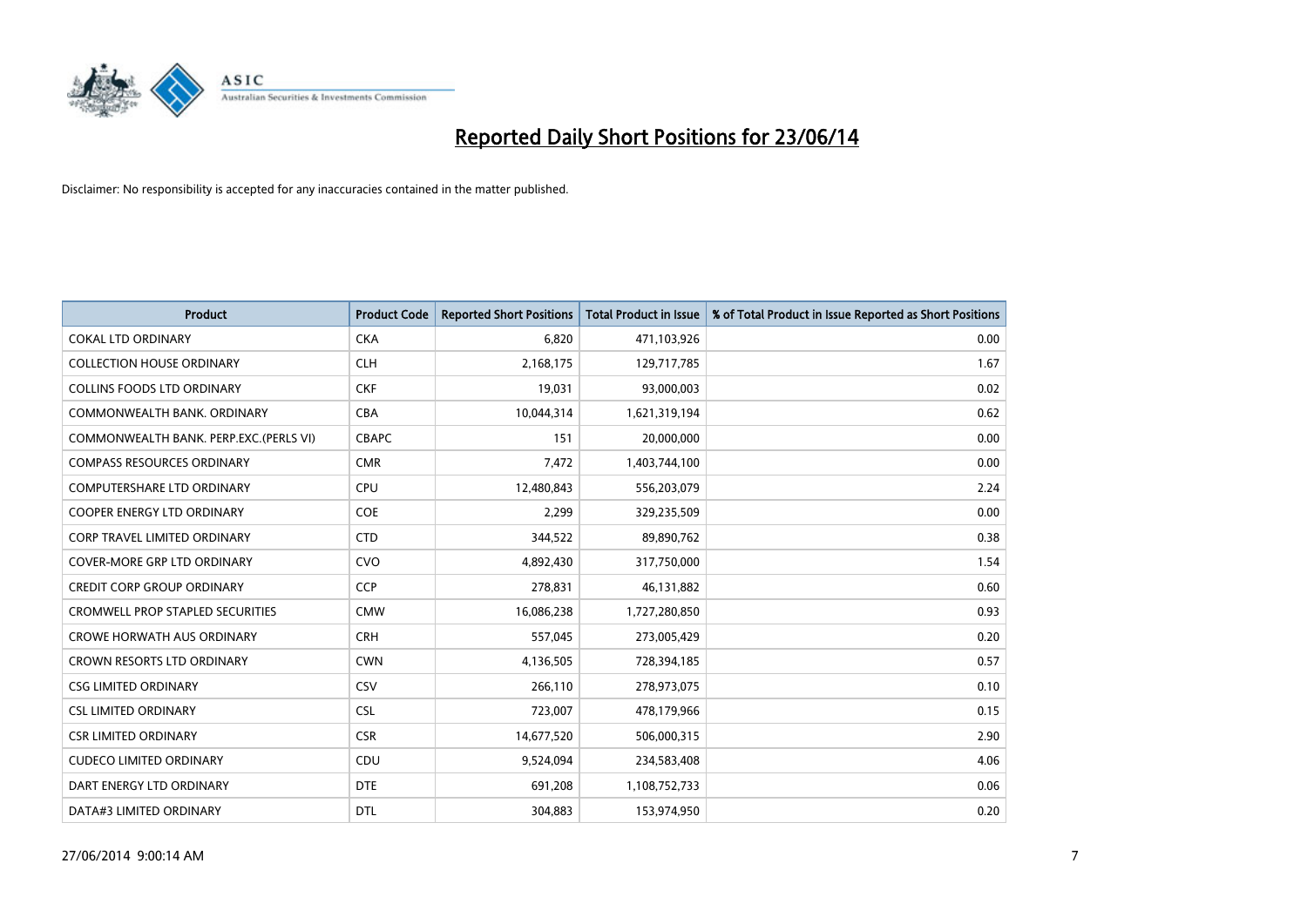

| <b>Product</b>                     | <b>Product Code</b> | <b>Reported Short Positions</b> | <b>Total Product in Issue</b> | % of Total Product in Issue Reported as Short Positions |
|------------------------------------|---------------------|---------------------------------|-------------------------------|---------------------------------------------------------|
| DAVID JONES LIMITED ORDINARY       | <b>DJS</b>          | 18,006,681                      | 537,137,845                   | 3.35                                                    |
| DECMIL GROUP LIMITED ORDINARY      | <b>DCG</b>          | 1,337,697                       | 168,657,794                   | 0.79                                                    |
| DEEP YELLOW LIMITED ORDINARY       | <b>DYL</b>          | 840                             | 1,617,041,367                 | 0.00                                                    |
| DEXUS PROPERTY GROUP STAPLED UNITS | <b>DXS</b>          | 10,398,804                      | 5,433,110,810                 | 0.19                                                    |
| DICK SMITH HLDGS ORDINARY          | <b>DSH</b>          | 16,671,731                      | 236,511,364                   | 7.05                                                    |
| DISCOVERY METALS LTD ORDINARY      | <b>DML</b>          | 1,310,235                       | 644,039,581                   | 0.20                                                    |
| DOMINO PIZZA ENTERPR ORDINARY      | <b>DMP</b>          | 2,306,474                       | 85,933,273                    | 2.68                                                    |
| DONACO INTERNATIONAL ORDINARY      | <b>DNA</b>          | 2,426,361                       | 460,282,631                   | 0.53                                                    |
| DORAY MINERALS LTD ORDINARY        | <b>DRM</b>          | 21,644                          | 163,401,768                   | 0.01                                                    |
| DOWNER EDI LIMITED ORDINARY        | <b>DOW</b>          | 17,837,264                      | 435,399,975                   | 4.10                                                    |
| DRAGON MINING LTD ORDINARY         | <b>DRA</b>          | 147                             | 88,840,613                    | 0.00                                                    |
| DRILLSEARCH ENERGY ORDINARY        | <b>DLS</b>          | 19,560,859                      | 438,199,072                   | 4.46                                                    |
| DUET GROUP STAPLED US PROHIBIT.    | <b>DUE</b>          | 3,923,852                       | 1,317,809,323                 | 0.30                                                    |
| DULUXGROUP LIMITED ORDINARY        | <b>DLX</b>          | 1,187,834                       | 381,093,950                   | 0.31                                                    |
| <b>DWS LTD ORDINARY</b>            | <b>DWS</b>          | 1,352                           | 132,362,763                   | 0.00                                                    |
| ECHO ENTERTAINMENT ORDINARY        | <b>EGP</b>          | 7,904,829                       | 825,672,730                   | 0.96                                                    |
| ELDERS LIMITED ORDINARY            | <b>ELD</b>          | 19,825,545                      | 455,013,329                   | 4.36                                                    |
| ELEMENTAL MINERALS ORDINARY        | <b>ELM</b>          | 129,129                         | 305,063,391                   | 0.04                                                    |
| <b>EMECO HOLDINGS ORDINARY</b>     | <b>EHL</b>          | 10,222,508                      | 599,675,707                   | 1.70                                                    |
| <b>ENDEAVOUR MIN CORP CDI 1:1</b>  | <b>EVR</b>          | 31,265                          | 57,448,149                    | 0.05                                                    |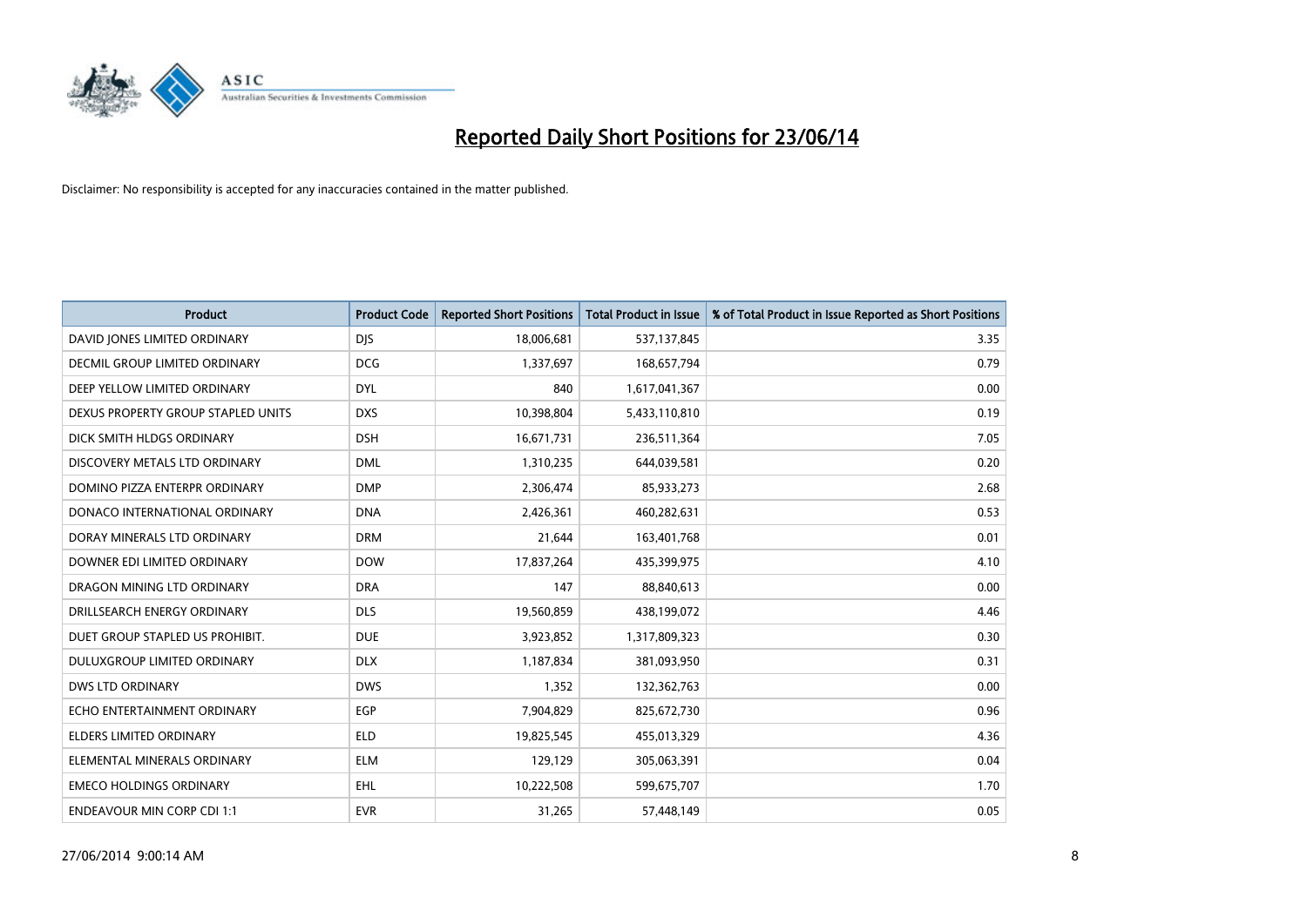

| <b>Product</b>                         | <b>Product Code</b> | <b>Reported Short Positions</b> | <b>Total Product in Issue</b> | % of Total Product in Issue Reported as Short Positions |
|----------------------------------------|---------------------|---------------------------------|-------------------------------|---------------------------------------------------------|
| <b>ENERGY RESOURCES ORDINARY 'A'</b>   | <b>ERA</b>          | 9,658,943                       | 517,725,062                   | 1.87                                                    |
| ENERGY WORLD CORPOR. ORDINARY          | <b>EWC</b>          | 41,161,936                      | 1,734,166,672                 | 2.37                                                    |
| <b>ENTELLECT LIMITED ORDINARY</b>      | <b>ESN</b>          | 5,000,000                       | 2,663,122,932                 | 0.19                                                    |
| <b>ENVESTRA LIMITED ORDINARY</b>       | <b>ENV</b>          | 1,009,335                       | 1,796,808,474                 | 0.06                                                    |
| EQUATORIAL RES LTD ORDINARY            | EQX                 | 438                             | 122,185,353                   | 0.00                                                    |
| EQUITY TRUSTEES ORDINARY               | EQT                 | 19                              | 19,104,667                    | 0.00                                                    |
| ERM POWER LIMITED ORDINARY             | EPW                 | 732,915                         | 239,269,727                   | 0.31                                                    |
| ETHANE PIPELINE STAPLED SECURITIES     | <b>EPX</b>          | 4,168                           | 69,302,275                    | 0.01                                                    |
| EVOLUTION MINING LTD ORDINARY          | <b>EVN</b>          | 27,510,387                      | 709,989,453                   | 3.87                                                    |
| FAIRFAX MEDIA LTD ORDINARY             | <b>FXJ</b>          | 75,414,020                      | 2,351,955,725                 | 3.21                                                    |
| FANTASTIC HOLDINGS ORDINARY            | <b>FAN</b>          | 79,900                          | 103,068,398                   | 0.08                                                    |
| <b>FAR LTD ORDINARY</b>                | FAR                 | 5,108,263                       | 2,699,846,742                 | 0.19                                                    |
| FEDERATION CNTRES ORD/UNIT STAPLED SEC | <b>FDC</b>          | 1,543,916                       | 1,427,641,565                 | 0.11                                                    |
| FINBAR GROUP LIMITED ORDINARY          | <b>FRI</b>          | 9,364                           | 227,018,204                   | 0.00                                                    |
| FISHER & PAYKEL H. ORDINARY            | <b>FPH</b>          | 7,020                           | 551,796,726                   | 0.00                                                    |
| FLEETWOOD CORP ORDINARY                | <b>FWD</b>          | 2,065,269                       | 60,581,211                    | 3.41                                                    |
| FLETCHER BUILDING ORDINARY             | <b>FBU</b>          | 2,162,453                       | 687,854,788                   | 0.31                                                    |
| FLEXIGROUP LIMITED ORDINARY            | FXL                 | 2,216,073                       | 304,096,060                   | 0.73                                                    |
| FLIGHT CENTRE TRAVEL ORDINARY          | <b>FLT</b>          | 5,618,284                       | 100,566,954                   | 5.59                                                    |
| FLINDERS MINES LTD ORDINARY            | <b>FMS</b>          | 18,815,910                      | 2,400,995,602                 | 0.78                                                    |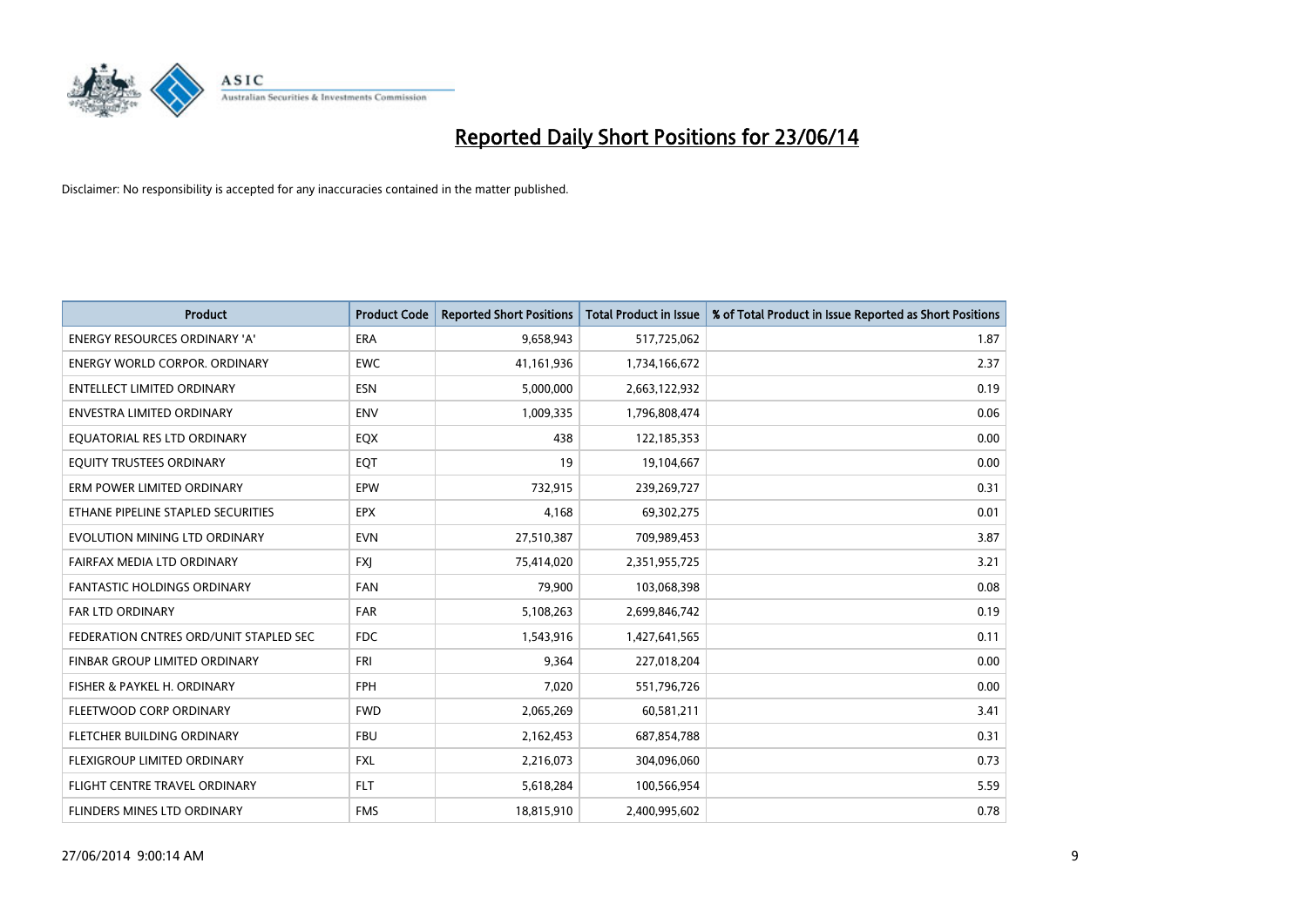

| <b>Product</b>                             | <b>Product Code</b> | <b>Reported Short Positions</b> | <b>Total Product in Issue</b> | % of Total Product in Issue Reported as Short Positions |
|--------------------------------------------|---------------------|---------------------------------|-------------------------------|---------------------------------------------------------|
| <b>FOCUS MINERALS LTD ORDINARY</b>         | <b>FML</b>          | 2,622,044                       | 9,137,375,877                 | 0.03                                                    |
| FOLKESTONE EDU TRUST UNITS                 | <b>FET</b>          | 6,141                           | 205,069,661                   | 0.00                                                    |
| <b>FORGE GROUP LIMITED ORDINARY</b>        | FGE                 | 2,058,938                       | 86,169,014                    | 2.39                                                    |
| <b>FORTESCUE METALS GRP ORDINARY</b>       | <b>FMG</b>          | 201,488,997                     | 3,113,798,151                 | 6.47                                                    |
| FREEDOM FOOD LTD ORDINARY                  | <b>FNP</b>          | 13,870                          | 150,645,371                   | 0.01                                                    |
| <b>G.U.D. HOLDINGS ORDINARY</b>            | GUD                 | 3,253,902                       | 70,939,492                    | 4.59                                                    |
| <b>G8 EDUCATION LIMITED ORDINARY</b>       | <b>GEM</b>          | 11,458,044                      | 330,941,088                   | 3.46                                                    |
| <b>GALAXY RESOURCES ORDINARY</b>           | GXY                 | 164,223                         | 1,027,077,829                 | 0.02                                                    |
| <b>GDI PROPERTY GRP STAPLED SECURITIES</b> | GDI                 | 187,021                         | 567,575,025                   | 0.03                                                    |
| <b>GENESIS ENERGY LTD ORDINARY</b>         | <b>GNE</b>          | 18,000                          | 1,000,000,000                 | 0.00                                                    |
| <b>GENETIC TECHNOLOGIES ORDINARY</b>       | <b>GTG</b>          | 1,073,250                       | 590,948,752                   | 0.18                                                    |
| <b>GENWORTH MORTGAGE ORDINARY</b>          | <b>GMA</b>          | 271,000                         | 650,000,000                   | 0.04                                                    |
| <b>GEODYNAMICS LIMITED ORDINARY</b>        | GDY                 | 819                             | 435,880,130                   | 0.00                                                    |
| <b>GINDALBIE METALS LTD ORDINARY</b>       | GBG                 | 34,505,954                      | 1,494,007,381                 | 2.31                                                    |
| <b>GOLD ROAD RES LTD ORDINARY</b>          | GOR                 | 933,703                         | 513,619,042                   | 0.18                                                    |
| <b>GOODMAN FIELDER, ORDINARY</b>           | GFF                 | 12,600,625                      | 1,955,559,207                 | 0.64                                                    |
| <b>GOODMAN GROUP STAPLED</b>               | <b>GMG</b>          | 7,928,009                       | 1,727,685,976                 | 0.46                                                    |
| <b>GPT GROUP STAPLED SEC.</b>              | <b>GPT</b>          | 5,438,119                       | 1,685,460,955                 | 0.32                                                    |
| <b>GRAINCORP LIMITED A CLASS ORDINARY</b>  | <b>GNC</b>          | 10,954,371                      | 228,855,628                   | 4.79                                                    |
| <b>GRANGE RESOURCES, ORDINARY</b>          | <b>GRR</b>          | 5,978,256                       | 1,157,097,869                 | 0.52                                                    |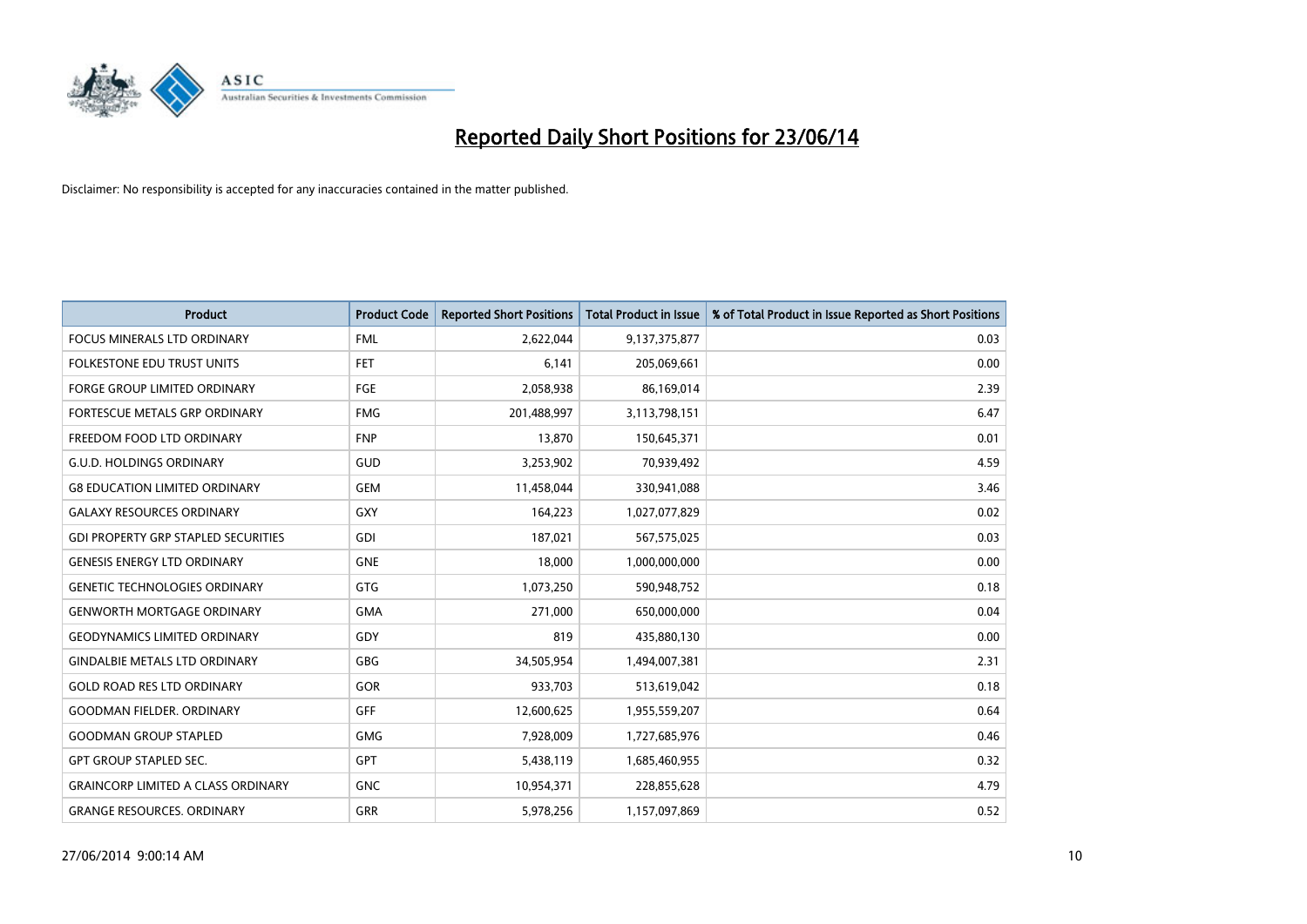

| <b>Product</b>                                   | <b>Product Code</b> | <b>Reported Short Positions</b> | <b>Total Product in Issue</b> | % of Total Product in Issue Reported as Short Positions |
|--------------------------------------------------|---------------------|---------------------------------|-------------------------------|---------------------------------------------------------|
| <b>GREENCROSS LIMITED ORDINARY</b>               | <b>GXL</b>          | 626,458                         | 90,893,174                    | 0.69                                                    |
| <b>GREENLAND MIN EN LTD ORDINARY</b>             | GGG                 | 3,087,023                       | 576,452,827                   | 0.54                                                    |
| <b>GREENLAND MIN EN LTD RIGHTS 26-JUN-14</b>     | GGGR                | 612,377                         | 88,685,050                    | 0.69                                                    |
| <b>GROWTHPOINT PROPERTY ORD/UNIT STAPLED SEC</b> | GOZ                 | 428,292                         | 488,029,437                   | 0.09                                                    |
| <b>GRYPHON MINERALS LTD ORDINARY</b>             | GRY                 | 4,213,001                       | 401,011,505                   | 1.05                                                    |
| <b>GUILDFORD COAL LTD ORDINARY</b>               | <b>GUF</b>          | 6,483,891                       | 761,857,020                   | 0.85                                                    |
| <b>GUINNESS PEAT GROUP. CDI 1:1</b>              | <b>GPG</b>          | 1,925                           | 171,244,089                   | 0.00                                                    |
| <b>GWA GROUP LTD ORDINARY</b>                    | <b>GWA</b>          | 16,510,847                      | 306,533,770                   | 5.39                                                    |
| HANSEN TECHNOLOGIES ORDINARY                     | <b>HSN</b>          | 3,109                           | 161,209,642                   | 0.00                                                    |
| <b>HARVEY NORMAN ORDINARY</b>                    | <b>HVN</b>          | 60,647,345                      | 1,062,316,784                 | 5.71                                                    |
| <b>HENDERSON GROUP CDI 1:1</b>                   | <b>HGG</b>          | 641,586                         | 667,097,807                   | 0.10                                                    |
| HFA HOLDINGS LIMITED ORDINARY                    | <b>HFA</b>          | 3,809                           | 118,738,157                   | 0.00                                                    |
| HIGHFIELD RES LTD ORDINARY                       | <b>HFR</b>          | 52,674                          | 135,500,003                   | 0.04                                                    |
| <b>HIGHLANDS PACIFIC ORDINARY</b>                | HIG                 | 3,153                           | 854,261,346                   | 0.00                                                    |
| HILLGROVE RES LTD ORDINARY                       | <b>HGO</b>          | 272,398                         | 1,180,889,221                 | 0.02                                                    |
| <b>HILLS LTD ORDINARY</b>                        | HIL                 | 40,523                          | 234,673,087                   | 0.02                                                    |
| HORIZON OIL LIMITED ORDINARY                     | <b>HZN</b>          | 63,773,679                      | 1,301,981,265                 | 4.90                                                    |
| HOTEL PROPERTY STAPLED                           | <b>HPI</b>          | 13,458                          | 132,870,000                   | 0.01                                                    |
| <b>IBUY GROUP LTD ORDINARY</b>                   | <b>IBY</b>          | 4,008,988                       | 426,069,834                   | 0.94                                                    |
| ICAR ASIA LTD ORDINARY                           | ICQ                 | 29,000                          | 122,287,174                   | 0.02                                                    |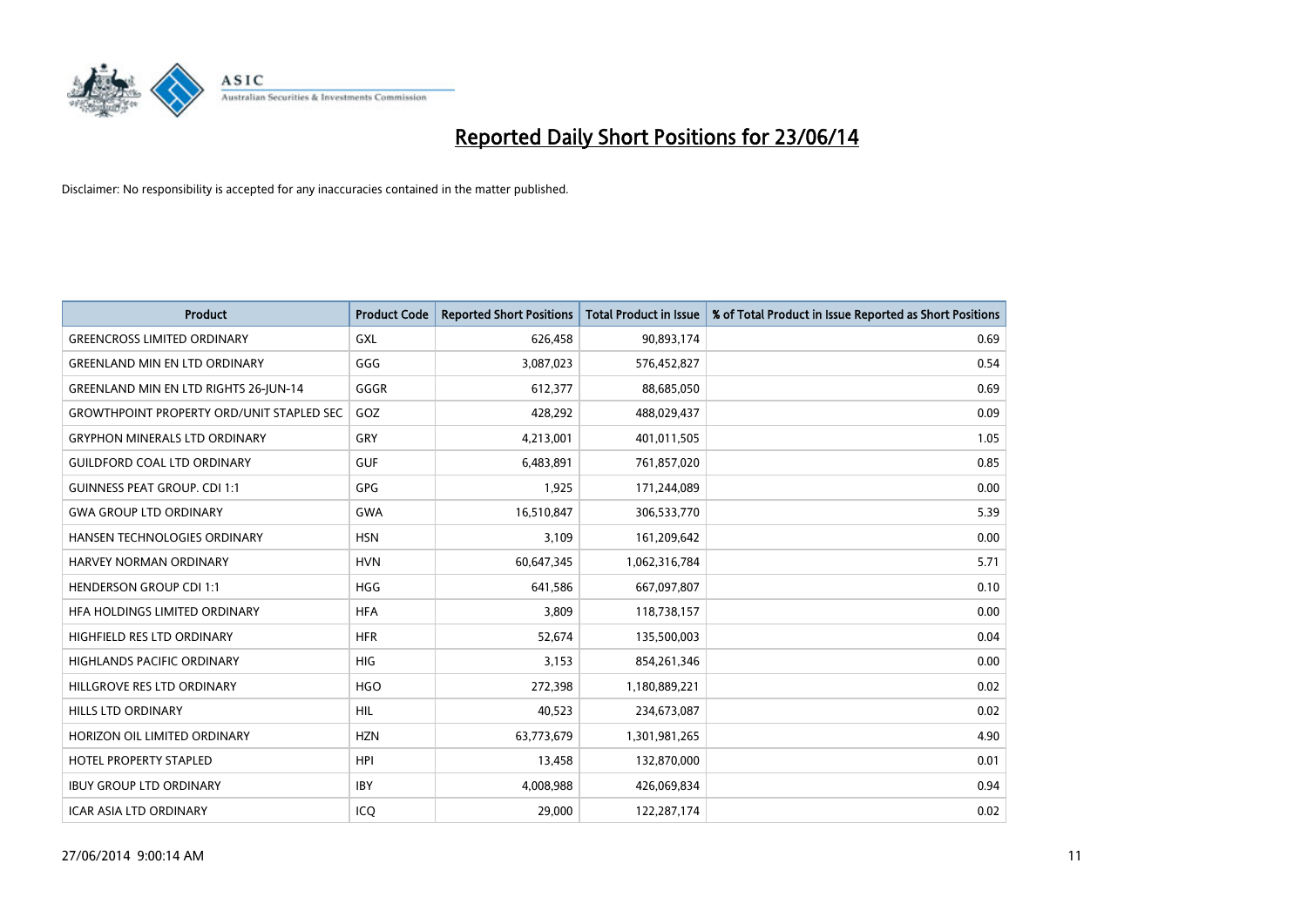

| <b>Product</b>                                | <b>Product Code</b> | <b>Reported Short Positions</b> | <b>Total Product in Issue</b> | % of Total Product in Issue Reported as Short Positions |
|-----------------------------------------------|---------------------|---------------------------------|-------------------------------|---------------------------------------------------------|
| <b>ICON ENERGY LIMITED ORDINARY</b>           | <b>ICN</b>          | 27,075                          | 615,774,351                   | 0.00                                                    |
| <b>IINET LIMITED ORDINARY</b>                 | <b>IIN</b>          | 4,027,812                       | 161,238,847                   | 2.50                                                    |
| <b>ILUKA RESOURCES ORDINARY</b>               | ILU                 | 37,483,401                      | 418,700,517                   | 8.95                                                    |
| <b>IMDEX LIMITED ORDINARY</b>                 | <b>IMD</b>          | 3,802,405                       | 212,110,368                   | 1.79                                                    |
| <b>INCITEC PIVOT ORDINARY</b>                 | IPL                 | 26,517,079                      | 1,644,919,097                 | 1.61                                                    |
| <b>INDEPENDENCE GROUP ORDINARY</b>            | <b>IGO</b>          | 360,701                         | 233,323,905                   | 0.15                                                    |
| <b>INDOCHINE MINING LTD ORDINARY</b>          | <b>IDC</b>          | 18,008                          | 1,095,830,301                 | 0.00                                                    |
| INDOPHIL RESOURCES ORDINARY                   | <b>IRN</b>          | 156,877                         | 1,203,146,194                 | 0.01                                                    |
| <b>INDUSTRIA REIT STAPLED</b>                 | <b>IDR</b>          | 126,675                         | 125,000,001                   | 0.10                                                    |
| <b>INFIGEN ENERGY STAPLED SECURITIES</b>      | IFN                 | 2,639,273                       | 764,993,434                   | 0.35                                                    |
| <b>INFOMEDIA LTD ORDINARY</b>                 | IFM                 | 21,561                          | 306,766,855                   | 0.01                                                    |
| <b>INGENIA GROUP STAPLED SECURITIES</b>       | <b>INA</b>          | 2,472,496                       | 676,240,232                   | 0.37                                                    |
| <b>INSURANCE AUSTRALIA ORDINARY</b>           | IAG                 | 14,469,910                      | 2,341,618,048                 | 0.62                                                    |
| <b>INTEGRATED RESEARCH ORDINARY</b>           | IRI                 | 20,000                          | 168,959,453                   | 0.01                                                    |
| <b>INTREPID MINES ORDINARY</b>                | <b>IAU</b>          | 6,772,713                       | 557,343,570                   | 1.22                                                    |
| <b>INVESTA OFFICE FUND STAPLED SECURITIES</b> | <b>IOF</b>          | 826,833                         | 614,047,458                   | 0.13                                                    |
| <b>INVOCARE LIMITED ORDINARY</b>              | <b>IVC</b>          | 4,547,350                       | 110,030,298                   | 4.13                                                    |
| <b>IOOF HOLDINGS LTD ORDINARY</b>             | IFL                 | 4,350,558                       | 232,118,034                   | 1.87                                                    |
| <b>IPROPERTY GROUP LTD ORDINARY</b>           | <b>IPP</b>          | 2,474,591                       | 181,703,204                   | 1.36                                                    |
| <b>IRESS LIMITED ORDINARY</b>                 | <b>IRE</b>          | 3,887,769                       | 158,585,126                   | 2.45                                                    |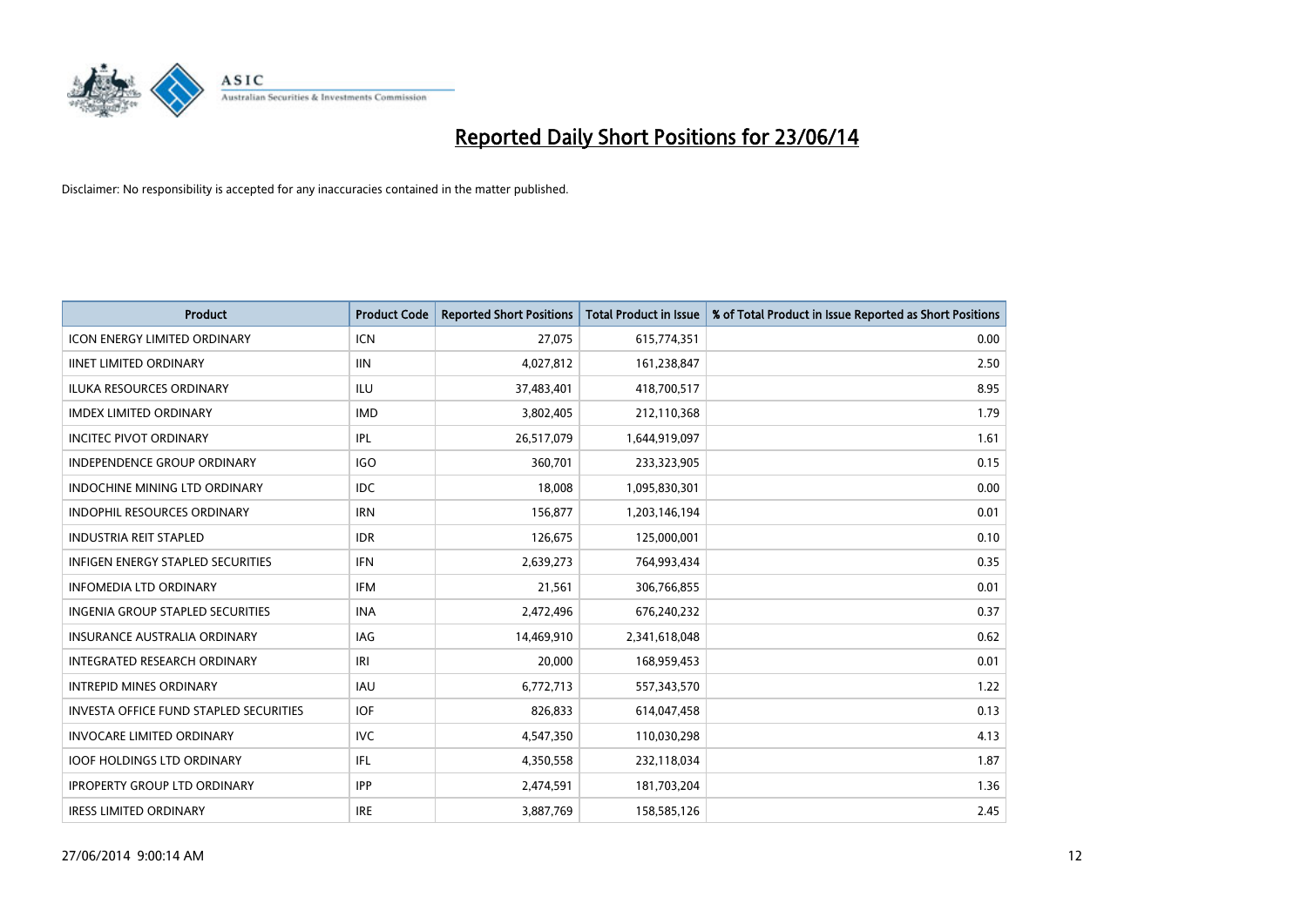

| <b>Product</b>                                  | <b>Product Code</b> | <b>Reported Short Positions</b> | <b>Total Product in Issue</b> | % of Total Product in Issue Reported as Short Positions |
|-------------------------------------------------|---------------------|---------------------------------|-------------------------------|---------------------------------------------------------|
| <b>IRON ORE HOLDINGS ORDINARY</b>               | <b>IOH</b>          | 26,197                          | 161,174,005                   | 0.02                                                    |
| <b>ISELECT LTD ORDINARY</b>                     | <b>ISU</b>          | 336,200                         | 260,889,894                   | 0.13                                                    |
| <b>ISENTIA GROUP LTD ORDINARY</b>               | <b>ISD</b>          | 15,000                          | 200,000,001                   | 0.01                                                    |
| ISHS GLOB HEALTH ETF CDI 1:1                    | IXJ                 | 3,216                           | 13,050,000                    | 0.02                                                    |
| <b>IAMES HARDIE INDUST CHESS DEPOSITARY INT</b> | <b>IHX</b>          | 3,329,734                       | 445,559,924                   | 0.75                                                    |
| <b>JAPARA HEALTHCARE LT ORDINARY</b>            | <b>IHC</b>          | 7,873,895                       | 262,500,000                   | 3.00                                                    |
| <b>JB HI-FI LIMITED ORDINARY</b>                | <b>JBH</b>          | 12,608,951                      | 100,385,400                   | 12.56                                                   |
| <b>KAGARA LTD ORDINARY</b>                      | KZL                 | 4,528,204                       | 798,953,117                   | 0.57                                                    |
| KAROON GAS AUSTRALIA ORDINARY                   | <b>KAR</b>          | 12,796,376                      | 255,841,581                   | 5.00                                                    |
| KATHMANDU HOLD LTD ORDINARY                     | <b>KMD</b>          | 2,476,061                       | 200,633,469                   | 1.23                                                    |
| <b>KBL MINING LIMITED ORDINARY</b>              | <b>KBL</b>          | 1,820                           | 393,535,629                   | 0.00                                                    |
| KINGSGATE CONSOLID. ORDINARY                    | <b>KCN</b>          | 8,128,424                       | 223,584,937                   | 3.64                                                    |
| KINGSROSE MINING LTD ORDINARY                   | <b>KRM</b>          | 328,670                         | 358,611,493                   | 0.09                                                    |
| LAKES OIL NL ORDINARY                           | LKO                 | 3,000,000                       | 10,144,088,039                | 0.03                                                    |
| LEIGHTON HOLDINGS ORDINARY                      | LEI                 | 7,121,764                       | 338,503,563                   | 2.10                                                    |
| LEND LEASE GROUP UNIT/ORD STAPLED               | LLC                 | 5,755,988                       | 577,475,833                   | 1.00                                                    |
| LIQUEFIED NATURAL ORDINARY                      | LNG                 | 3,018,164                       | 446,439,015                   | 0.68                                                    |
| LONESTAR RESO LTD ORDINARY                      | <b>LNR</b>          | 11,558                          | 752,187,211                   | 0.00                                                    |
| LYCOPODIUM LIMITED ORDINARY                     | LYL                 | 1                               | 38,965,103                    | 0.00                                                    |
| LYNAS CORPORATION ORDINARY                      | LYC.                | 113,423,817                     | 2,333,661,566                 | 4.86                                                    |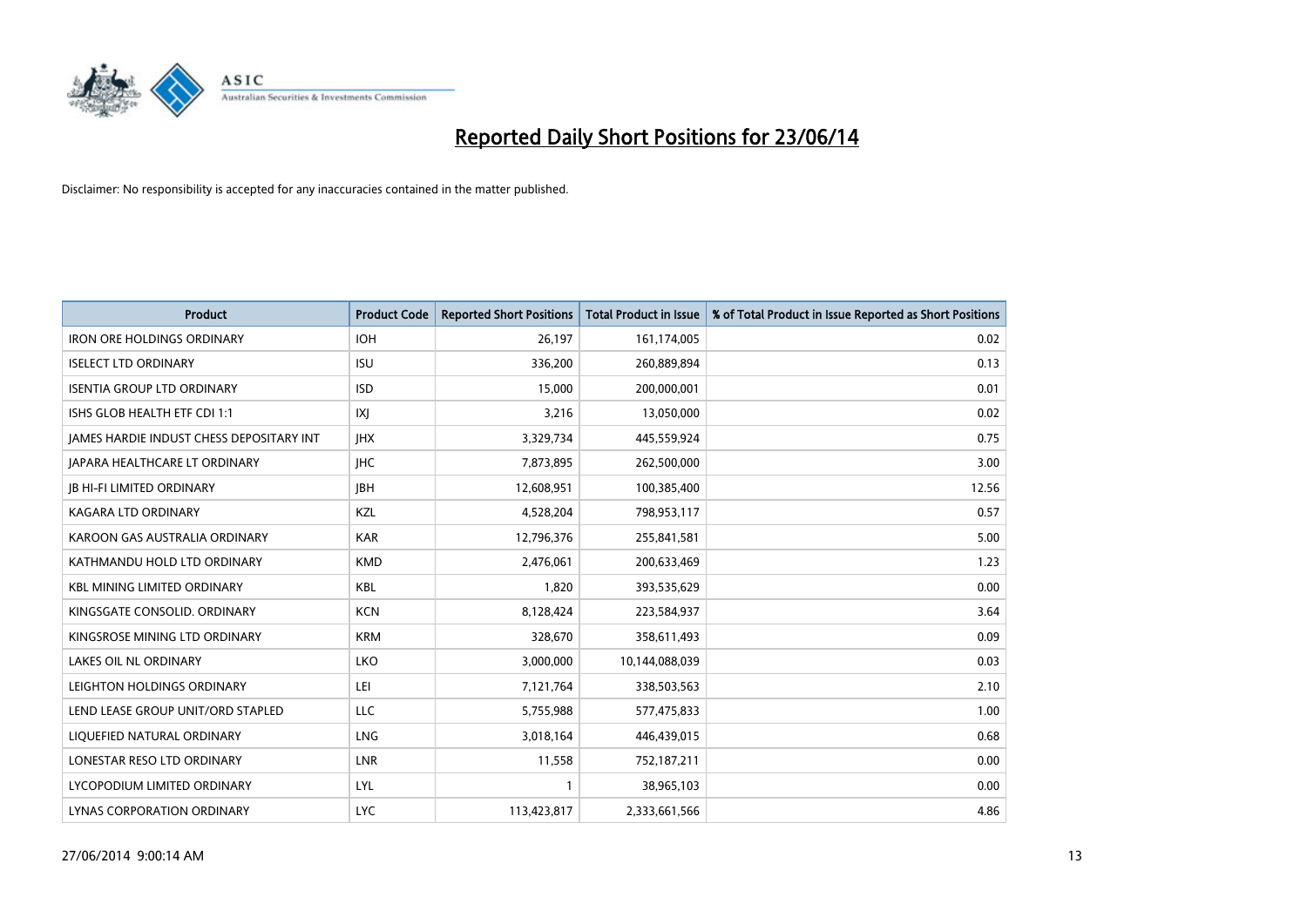

| <b>Product</b>                        | <b>Product Code</b> | <b>Reported Short Positions</b> | <b>Total Product in Issue</b> | % of Total Product in Issue Reported as Short Positions |
|---------------------------------------|---------------------|---------------------------------|-------------------------------|---------------------------------------------------------|
| <b>M2 GRP LTD ORDINARY</b>            | <b>MTU</b>          | 16,666,914                      | 180,431,516                   | 9.24                                                    |
| <b>MACA LIMITED ORDINARY</b>          | <b>MLD</b>          | 67,539                          | 202,676,373                   | 0.03                                                    |
| <b>MACMAHON HOLDINGS ORDINARY</b>     | <b>MAH</b>          | 164,903                         | 1,261,699,966                 | 0.01                                                    |
| MACO ATLAS ROADS GRP ORDINARY STAPLED | <b>MQA</b>          | 3,574,417                       | 487,230,540                   | 0.73                                                    |
| MACQUARIE GROUP LTD ORDINARY          | <b>MOG</b>          | 1,334,475                       | 321,175,323                   | 0.42                                                    |
| MAGELLAN FIN GRP LTD ORDINARY         | <b>MFG</b>          | 2,557,857                       | 158,842,157                   | 1.61                                                    |
| <b>MANTRA GROUP LTD ORDINARY</b>      | <b>MTR</b>          | 632,133                         | 249,471,229                   | 0.25                                                    |
| <b>MATRIX C &amp; E LTD ORDINARY</b>  | <b>MCE</b>          | 2,760,667                       | 94,555,428                    | 2.92                                                    |
| MAVERICK DRILLING ORDINARY            | <b>MAD</b>          | 4,753,043                       | 533,885,763                   | 0.89                                                    |
| <b>MAXITRANS INDUSTRIES ORDINARY</b>  | <b>MXI</b>          | 444,119                         | 185,075,653                   | 0.24                                                    |
| MAYNE PHARMA LTD ORDINARY             | <b>MYX</b>          | 1,983,645                       | 586,651,477                   | 0.34                                                    |
| MCALEESE LTD ORDINARY                 | <b>MCS</b>          | 3,244                           | 287,365,502                   | 0.00                                                    |
| MCMILLAN SHAKESPEARE ORDINARY         | <b>MMS</b>          | 488,887                         | 74,523,965                    | 0.66                                                    |
| <b>MCPHERSON'S LTD ORDINARY</b>       | <b>MCP</b>          | 119,404                         | 95,434,645                    | 0.13                                                    |
| MEDUSA MINING LTD ORDINARY            | <b>MML</b>          | 8,022,113                       | 207,794,301                   | 3.86                                                    |
| MELBOURNE IT LIMITED ORDINARY         | <b>MLB</b>          | 21,029                          | 92,944,392                    | 0.02                                                    |
| MERMAID MARINE ORDINARY               | <b>MRM</b>          | 5,954,037                       | 366,766,098                   | 1.62                                                    |
| MESOBLAST LIMITED ORDINARY            | <b>MSB</b>          | 22,936,222                      | 321,616,694                   | 7.13                                                    |
| METALS X LIMITED ORDINARY             | <b>MLX</b>          | 1,353,819                       | 1,655,386,110                 | 0.08                                                    |
| METCASH LIMITED ORDINARY              | <b>MTS</b>          | 98,498,957                      | 888,338,048                   | 11.09                                                   |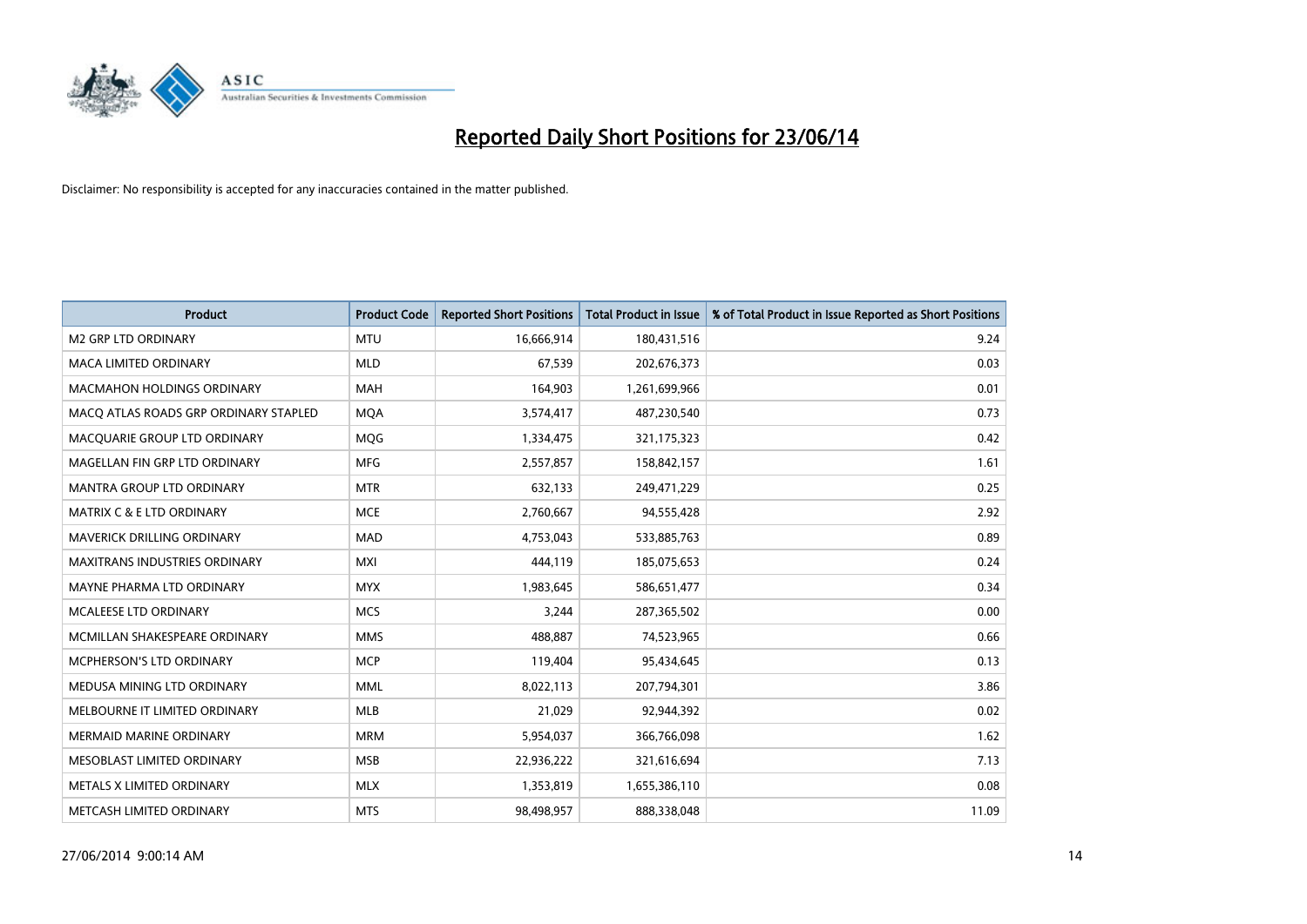

| <b>Product</b>                    | <b>Product Code</b> | <b>Reported Short Positions</b> | <b>Total Product in Issue</b> | % of Total Product in Issue Reported as Short Positions |
|-----------------------------------|---------------------|---------------------------------|-------------------------------|---------------------------------------------------------|
| METMINCO LIMITED ORDINARY         | <b>MNC</b>          | 142,147                         | 1,749,543,023                 | 0.01                                                    |
| MIGHTY RIVER POWER ORDINARY       | <b>MYT</b>          | 3,674,312                       | 1,400,012,517                 | 0.26                                                    |
| MINCOR RESOURCES NL ORDINARY      | <b>MCR</b>          | 36,540                          | 188,208,274                   | 0.02                                                    |
| MINERAL DEPOSITS ORDINARY         | <b>MDL</b>          | 960,363                         | 103,538,786                   | 0.93                                                    |
| MINERAL RESOURCES, ORDINARY       | <b>MIN</b>          | 11,812,350                      | 186,556,246                   | 6.33                                                    |
| MINT WIRELESS ORDINARY            | <b>MNW</b>          | 1,314,030                       | 450,872,395                   | 0.29                                                    |
| MIRABELA NICKEL LTD ORDINARY      | <b>MBN</b>          | 18,455,648                      | 876,801,147                   | 2.10                                                    |
| MIRVAC GROUP STAPLED SECURITIES   | <b>MGR</b>          | 3,564,772                       | 3,692,279,772                 | 0.10                                                    |
| MOLOPO ENERGY LTD ORDINARY        | <b>MPO</b>          | 242,623                         | 248,520,949                   | 0.10                                                    |
| MONADELPHOUS GROUP ORDINARY       | <b>MND</b>          | 11,856,382                      | 92,679,570                    | 12.79                                                   |
| MORTGAGE CHOICE LTD ORDINARY      | <b>MOC</b>          | 17,201                          | 123,780,387                   | 0.01                                                    |
| <b>MOUNT GIBSON IRON ORDINARY</b> | <b>MGX</b>          | 12,591,656                      | 1,090,584,232                 | 1.15                                                    |
| MULTIPLEX SITES SITES             | <b>MXUPA</b>        | 1,736                           | 4,500,000                     | 0.04                                                    |
| MURCHISON METALS LTD ORDINARY     | <b>MMX</b>          | 215,291                         | 450,497,346                   | 0.05                                                    |
| <b>MYER HOLDINGS LTD ORDINARY</b> | <b>MYR</b>          | 61,154,311                      | 585,684,551                   | 10.44                                                   |
| <b>MYSTATE LIMITED ORDINARY</b>   | <b>MYS</b>          | 8,046                           | 87,261,995                    | 0.01                                                    |
| NANOSONICS LIMITED ORDINARY       | <b>NAN</b>          | 1,678,513                       | 263,798,826                   | 0.64                                                    |
| NATIONAL AUST, BANK ORDINARY      | <b>NAB</b>          | 7,687,207                       | 2,353,916,258                 | 0.33                                                    |
| NATIONAL STORAGE STAPLED          | <b>NSR</b>          | 349,923                         | 244,897,096                   | 0.14                                                    |
| NAVITAS LIMITED ORDINARY          | <b>NVT</b>          | 2,639,450                       | 375,712,581                   | 0.70                                                    |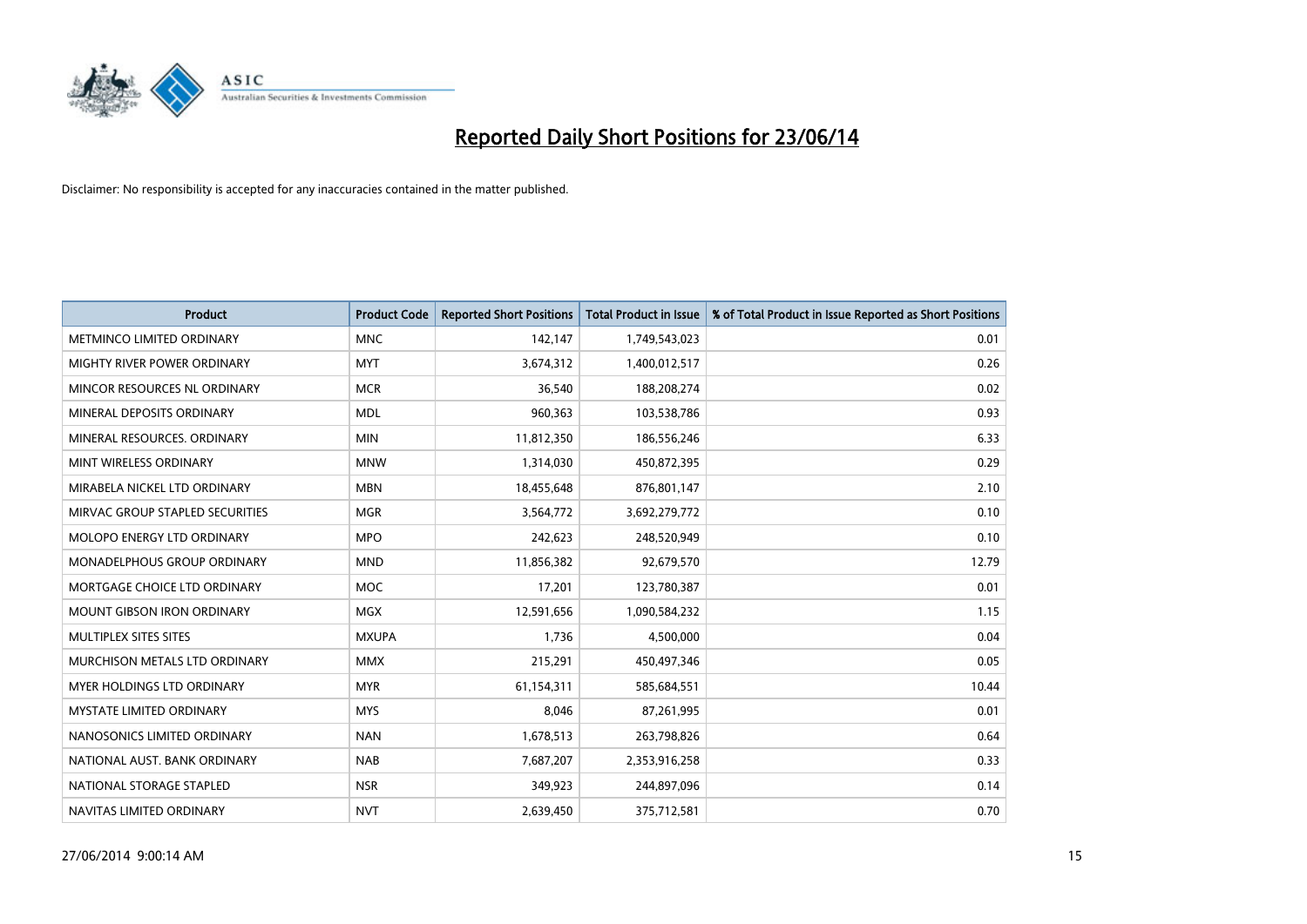

| <b>Product</b>                | <b>Product Code</b> | <b>Reported Short Positions</b> | <b>Total Product in Issue</b> | % of Total Product in Issue Reported as Short Positions |
|-------------------------------|---------------------|---------------------------------|-------------------------------|---------------------------------------------------------|
| NEARMAP LTD ORDINARY          | <b>NEA</b>          | 576,667                         | 337,346,101                   | 0.17                                                    |
| NEON ENERGY LIMITED ORDINARY  | <b>NEN</b>          | 744,474                         | 553,037,848                   | 0.13                                                    |
| NEUREN PHARMACEUT, ORDINARY   | <b>NEU</b>          | 225,038                         | 1,552,012,026                 | 0.01                                                    |
| NEW HOPE CORPORATION ORDINARY | <b>NHC</b>          | 1,160,409                       | 830,933,112                   | 0.14                                                    |
| NEWCREST MINING ORDINARY      | <b>NCM</b>          | 13,081,990                      | 766,510,971                   | 1.71                                                    |
| NEWS CORP A NON-VOTING CDI    | <b>NWSLV</b>        | 396,424                         | 3,111,659                     | 12.74                                                   |
| NEWS CORP B VOTING CDI        | <b>NWS</b>          | 2,214,981                       | 21,481,870                    | 10.31                                                   |
| NEWSAT LIMITED ORDINARY       | <b>NWT</b>          | 7,779,596                       | 612,199,841                   | 1.27                                                    |
| NEXTDC LIMITED ORDINARY       | <b>NXT</b>          | 15,732,186                      | 193,154,486                   | 8.14                                                    |
| NEXUS ENERGY LIMITED ORDINARY | <b>NXS</b>          | 83,985                          | 1,330,219,459                 | 0.01                                                    |
| NIB HOLDINGS LIMITED ORDINARY | <b>NHF</b>          | 2,143,104                       | 439,004,182                   | 0.49                                                    |
| NICK SCALI LIMITED ORDINARY   | <b>NCK</b>          | $\mathbf{1}$                    | 81,000,000                    | 0.00                                                    |
| NIDO PETROLEUM ORDINARY       | <b>NDO</b>          | 47,402                          | 2,048,317,635                 | 0.00                                                    |
| NINE ENTERTAINMENT ORDINARY   | <b>NEC</b>          | 10,160,511                      | 940,295,023                   | 1.08                                                    |
| NOBLE MINERAL RES ORDINARY    | <b>NMG</b>          | 2,365,726                       | 666,397,952                   | 0.36                                                    |
| NORTHERN IRON LTD ORDINARY    | <b>NFE</b>          | 20,000                          | 484,405,314                   | 0.00                                                    |
| NORTHERN STAR ORDINARY        | <b>NST</b>          | 2,929,147                       | 578,591,915                   | 0.51                                                    |
| NRW HOLDINGS LIMITED ORDINARY | <b>NWH</b>          | 12,237,522                      | 278,888,011                   | 4.39                                                    |
| NUCOAL RESOURCES LTD ORDINARY | <b>NCR</b>          | 1                               | 768,612,354                   | 0.00                                                    |
| NUFARM LIMITED ORDINARY       | <b>NUF</b>          | 15,924,056                      | 264,021,627                   | 6.03                                                    |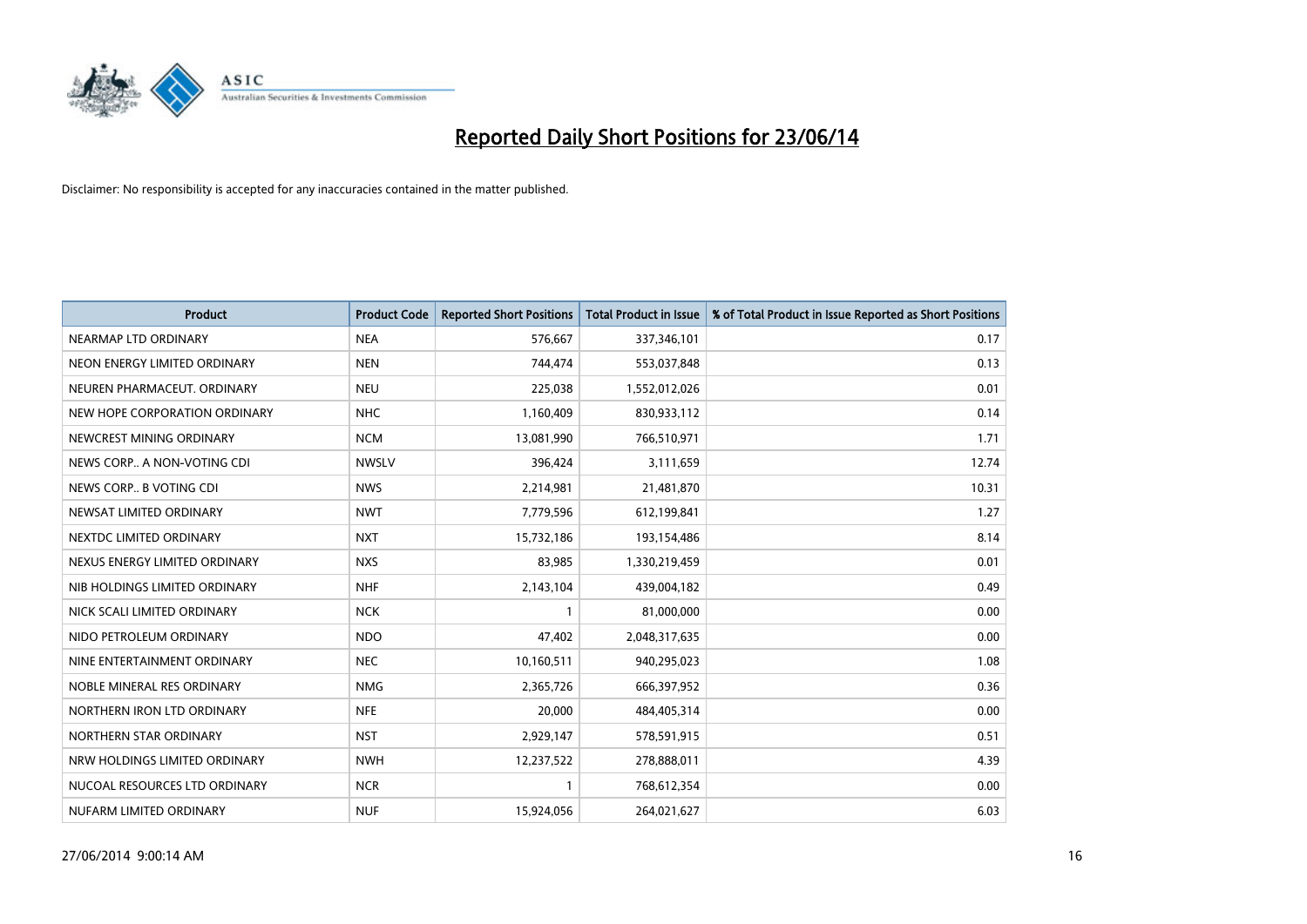

| <b>Product</b>                        | <b>Product Code</b> | <b>Reported Short Positions</b> | <b>Total Product in Issue</b> | % of Total Product in Issue Reported as Short Positions |
|---------------------------------------|---------------------|---------------------------------|-------------------------------|---------------------------------------------------------|
| NUPLEX INDUSTRIES ORDINARY            | <b>NPX</b>          | 1,229                           | 198,125,827                   | 0.00                                                    |
| OAKTON LIMITED ORDINARY               | <b>OKN</b>          | 502                             | 89,990,235                    | 0.00                                                    |
| OCEANAGOLD CORP. CHESS DEPOSITARY INT | <b>OGC</b>          | 1,610,248                       | 300,752,884                   | 0.54                                                    |
| OCEANIA CAPITAL LTD ORDINARY          | <b>OCP</b>          | 1                               | 35,307,209                    | 0.00                                                    |
| OIL SEARCH LTD ORDINARY               | OSH                 | 12,798,537                      | 1,519,022,225                 | 0.84                                                    |
| OM HOLDINGS LIMITED ORDINARY          | OMH                 | 812,873                         | 733,423,337                   | 0.11                                                    |
| ORICA LIMITED ORDINARY                | ORI                 | 10,592,383                      | 370,924,362                   | 2.86                                                    |
| ORIGIN ENERGY ORDINARY                | <b>ORG</b>          | 8,049,294                       | 1,103,645,753                 | 0.73                                                    |
| OROCOBRE LIMITED ORDINARY             | <b>ORE</b>          | 2,173,800                       | 132,041,911                   | 1.65                                                    |
| ORORA LIMITED ORDINARY                | <b>ORA</b>          | 1,288,099                       | 1,206,684,923                 | 0.11                                                    |
| OROTONGROUP LIMITED ORDINARY          | ORL                 | 240,812                         | 40,880,902                    | 0.59                                                    |
| OZ MINERALS ORDINARY                  | OZL                 | 16,384,930                      | 303,470,022                   | 5.40                                                    |
| OZFOREX GROUP LTD ORDINARY            | <b>OFX</b>          | 8,057,430                       | 240,000,000                   | 3.36                                                    |
| <b>PACIFIC BRANDS ORDINARY</b>        | <b>PBG</b>          | 19,580,418                      | 917,226,291                   | 2.13                                                    |
| PACT GROUP HLDGS LTD ORDINARY         | PGH                 | 3,651,501                       | 294,097,961                   | 1.24                                                    |
| PALADIN ENERGY LTD ORDINARY           | <b>PDN</b>          | 104,910,239                     | 964, 367, 284                 | 10.88                                                   |
| PANAUST LIMITED ORDINARY              | <b>PNA</b>          | 309,725                         | 635,580,654                   | 0.05                                                    |
| PANORAMIC RESOURCES ORDINARY          | PAN                 | 1,079,353                       | 322,275,824                   | 0.33                                                    |
| PANTERRA GOLD LTD ORDINARY            | PGI                 | $\mathbf{1}$                    | 773,281,012                   | 0.00                                                    |
| PAPERLINX LIMITED ORDINARY            | <b>PPX</b>          | 44,770                          | 665, 181, 261                 | 0.01                                                    |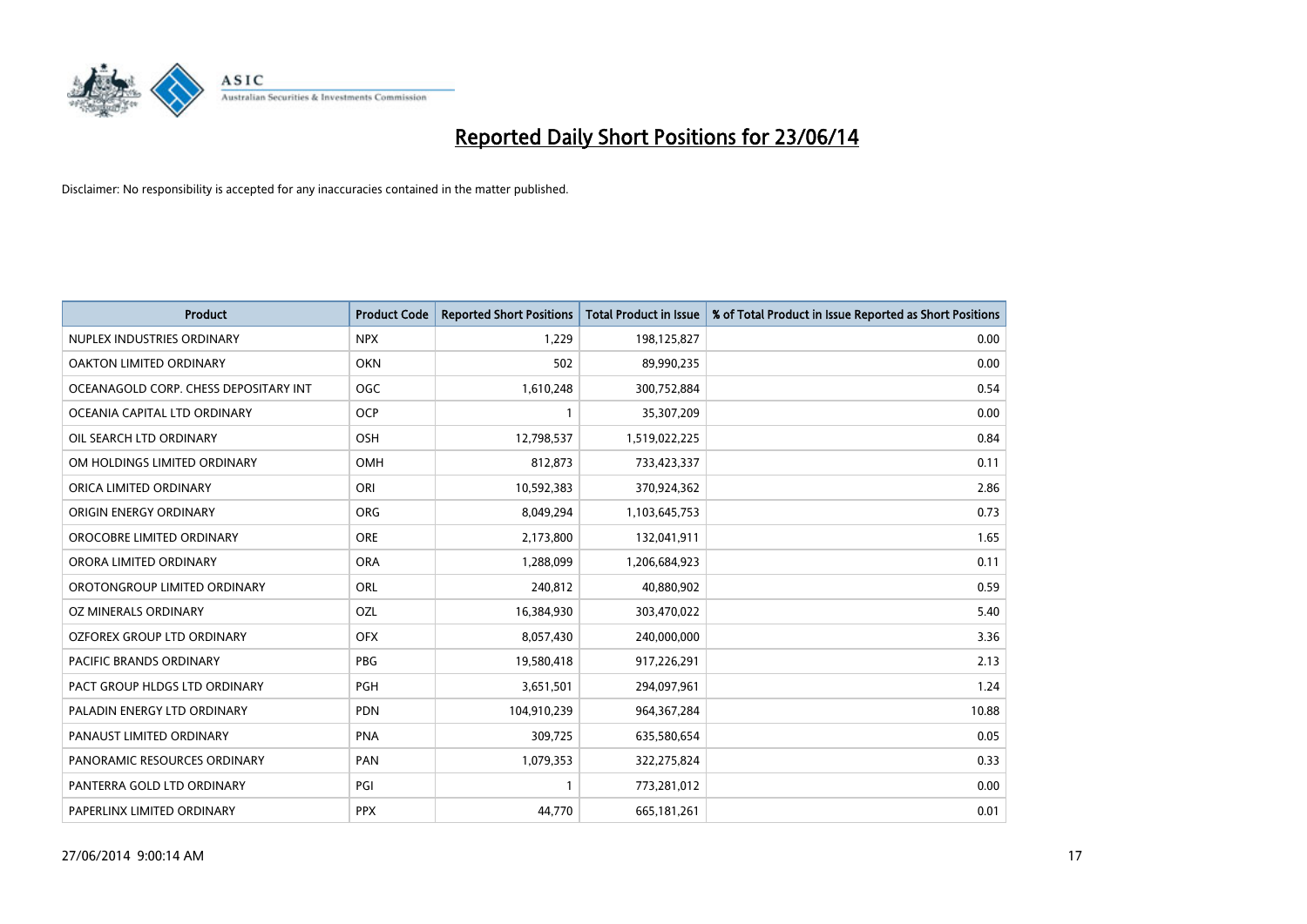

| <b>Product</b>                    | <b>Product Code</b> | <b>Reported Short Positions</b> | <b>Total Product in Issue</b> | % of Total Product in Issue Reported as Short Positions |
|-----------------------------------|---------------------|---------------------------------|-------------------------------|---------------------------------------------------------|
| PAPILLON RES LTD ORDINARY         | PIR                 | 6,727,891                       | 344,794,210                   | 1.95                                                    |
| PATTIES FOODS LTD ORDINARY        | PFL                 |                                 | 139,144,338                   | 0.00                                                    |
| PEET LIMITED ORDINARY             | <b>PPC</b>          | 74,376                          | 433,389,348                   | 0.02                                                    |
| PERPETUAL LIMITED ORDINARY        | PPT                 | 1,354,847                       | 46,574,426                    | 2.91                                                    |
| PERSEUS MINING LTD ORDINARY       | PRU                 | 10,730,603                      | 526,656,401                   | 2.04                                                    |
| PHARMAXIS LTD ORDINARY            | <b>PXS</b>          | 408,118                         | 309,514,849                   | 0.13                                                    |
| PLATINUM ASSET ORDINARY           | <b>PTM</b>          | 926,369                         | 580,336,142                   | 0.16                                                    |
| PLATINUM AUSTRALIA ORDINARY       | <b>PLA</b>          | 836,027                         | 504,968,043                   | 0.17                                                    |
| PMP LIMITED ORDINARY              | <b>PMP</b>          | 1,551,454                       | 323,781,124                   | 0.48                                                    |
| PRANA BIOTECHNOLOGY ORDINARY      | <b>PBT</b>          | 3,020,834                       | 488,646,960                   | 0.62                                                    |
| PREMIER INVESTMENTS ORDINARY      | <b>PMV</b>          | 133,327                         | 155,714,874                   | 0.09                                                    |
| PRIMA BIOMED LTD ORDINARY         | <b>PRR</b>          | 247,246                         | 1,228,709,341                 | 0.02                                                    |
| PRIMARY HEALTH CARE ORDINARY      | <b>PRY</b>          | 16,006,361                      | 505,659,944                   | 3.17                                                    |
| PRIME MEDIA GRP LTD ORDINARY      | <b>PRT</b>          | 1,899,644                       | 366,330,303                   | 0.52                                                    |
| PROGRAMMED ORDINARY               | <b>PRG</b>          | 371,004                         | 118,253,992                   | 0.31                                                    |
| <b>QANTAS AIRWAYS ORDINARY</b>    | QAN                 | 79,176,653                      | 2,196,330,250                 | 3.60                                                    |
| OBE INSURANCE GROUP ORDINARY      | OBE                 | 4,937,087                       | 1,277,602,695                 | 0.39                                                    |
| ORXPHARMA LTD ORDINARY            | QRX                 | 30,000                          | 164,190,969                   | 0.02                                                    |
| <b>QUBE HOLDINGS LTD ORDINARY</b> | <b>QUB</b>          | 21,900,238                      | 1,051,172,929                 | 2.08                                                    |
| RAMELIUS RESOURCES ORDINARY       | <b>RMS</b>          | 11,999                          | 365,740,380                   | 0.00                                                    |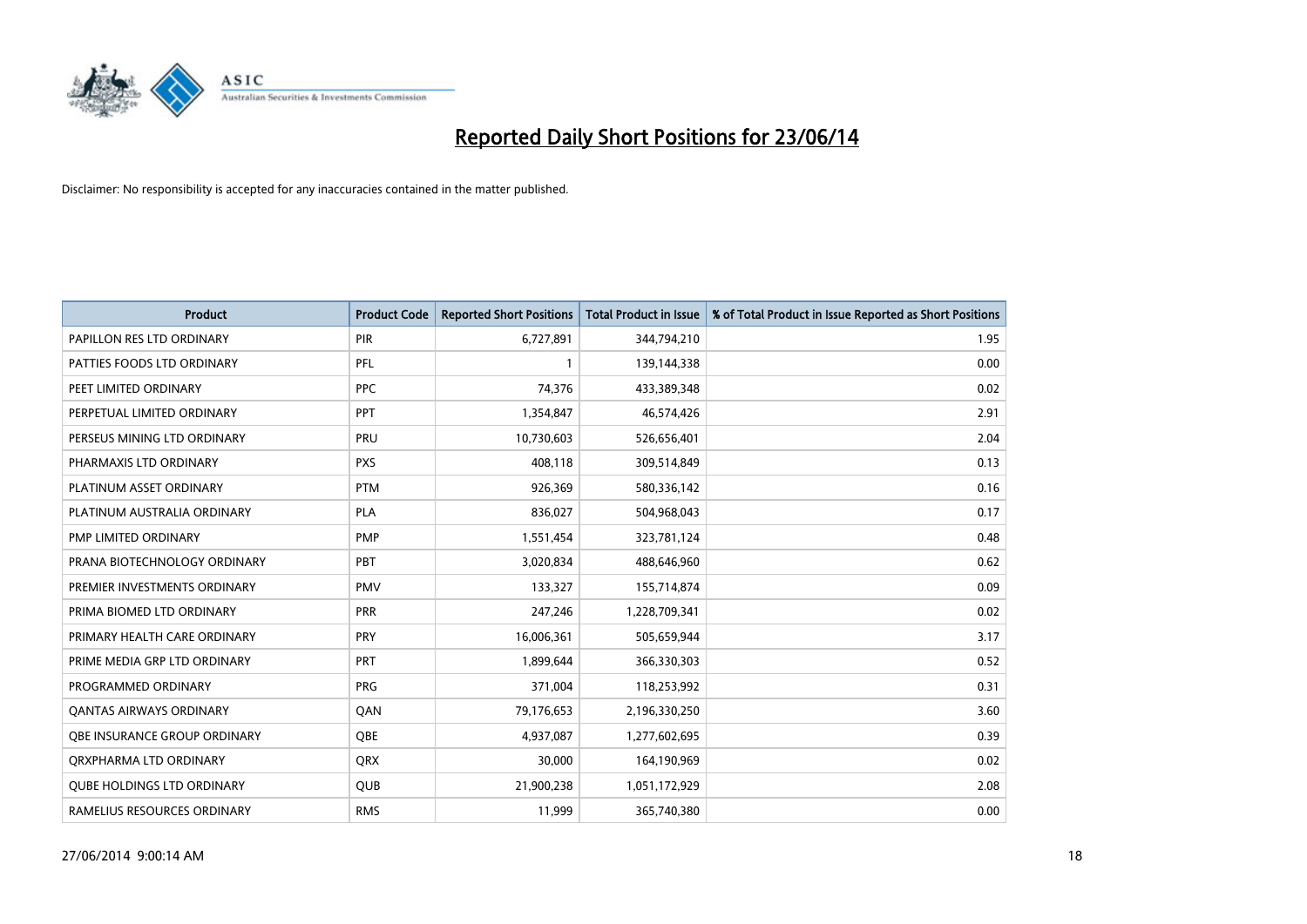

| <b>Product</b>                      | <b>Product Code</b> | <b>Reported Short Positions</b> | <b>Total Product in Issue</b> | % of Total Product in Issue Reported as Short Positions |
|-------------------------------------|---------------------|---------------------------------|-------------------------------|---------------------------------------------------------|
| RAMSAY HEALTH CARE ORDINARY         | <b>RHC</b>          | 1,155,923                       | 202,081,252                   | 0.57                                                    |
| RCG CORPORATION LTD ORDINARY        | <b>RCG</b>          | 18,197                          | 263,808,625                   | 0.01                                                    |
| <b>RCR TOMLINSON ORDINARY</b>       | <b>RCR</b>          | 564,888                         | 136,989,238                   | 0.41                                                    |
| <b>REA GROUP ORDINARY</b>           | <b>REA</b>          | 1,184,689                       | 131,714,699                   | 0.90                                                    |
| RECALL HOLDINGS LTD ORDINARY        | <b>REC</b>          | 5,286,748                       | 312,836,448                   | 1.69                                                    |
| <b>RECKON LIMITED ORDINARY</b>      | <b>RKN</b>          | 1,330,374                       | 126,913,066                   | 1.05                                                    |
| <b>RED 5 LIMITED ORDINARY</b>       | <b>RED</b>          | 178,726                         | 759,451,008                   | 0.02                                                    |
| RED FORK ENERGY ORDINARY            | <b>RFE</b>          | 747,654                         | 501,051,719                   | 0.15                                                    |
| REDBANK ENERGY LTD ORDINARY         | AEJ                 | 13                              | 786,287                       | 0.00                                                    |
| REED RESOURCES LTD ORDINARY         | <b>RDR</b>          | 1,015                           | 523,453,895                   | 0.00                                                    |
| REGIS RESOURCES ORDINARY            | <b>RRL</b>          | 34,937,117                      | 499,744,095                   | 6.99                                                    |
| RESMED INC CDI 10:1                 | <b>RMD</b>          | 35,833,729                      | 1,402,915,440                 | 2.55                                                    |
| RESOLUTE MINING ORDINARY            | <b>RSG</b>          | 9,015,219                       | 641,189,223                   | 1.41                                                    |
| <b>RESOURCE GENERATION ORDINARY</b> | <b>RES</b>          | 1,220                           | 581,380,338                   | 0.00                                                    |
| RETAIL FOOD GROUP ORDINARY          | <b>RFG</b>          | 5,696,947                       | 144,868,508                   | 3.93                                                    |
| REX MINERALS LIMITED ORDINARY       | <b>RXM</b>          | 660,804                         | 220,519,784                   | 0.30                                                    |
| RIO TINTO LIMITED ORDINARY          | <b>RIO</b>          | 4,746,706                       | 435,758,720                   | 1.09                                                    |
| ROC OIL COMPANY ORDINARY            | <b>ROC</b>          | 2,527,768                       | 687,618,400                   | 0.37                                                    |
| ROYAL WOLF HOLDINGS ORDINARY        | <b>RWH</b>          | 220,423                         | 100,387,052                   | 0.22                                                    |
| RUBIK FINANCIAL LTD. ORDINARY       | RFL                 | 41,052                          | 340,999,914                   | 0.01                                                    |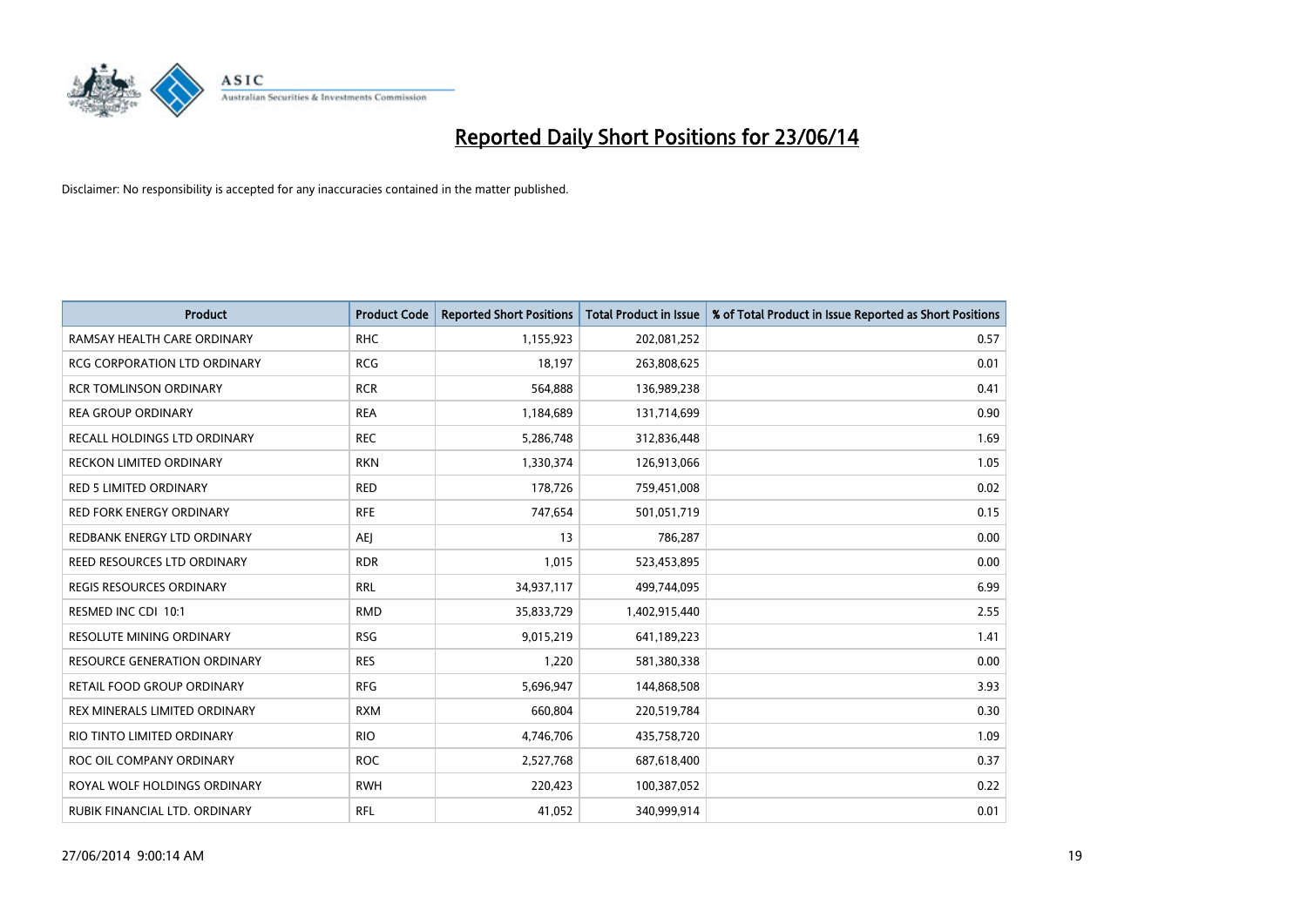

| <b>Product</b>                               | <b>Product Code</b> | <b>Reported Short Positions</b> | <b>Total Product in Issue</b> | % of Total Product in Issue Reported as Short Positions |
|----------------------------------------------|---------------------|---------------------------------|-------------------------------|---------------------------------------------------------|
| RUM JUNGLE RES ORDINARY                      | <b>RUM</b>          | 7,500,000                       | 385,504,597                   | 1.95                                                    |
| RUNGEPINCOCKMINARCO ORDINARY                 | <b>RUL</b>          | 53,000                          | 141,380,950                   | 0.04                                                    |
| <b>RURALCO HOLDINGS ORDINARY</b>             | <b>RHL</b>          | 51,015                          | 77,291,069                    | 0.07                                                    |
| RXP SERVICES LTD ORDINARY                    | <b>RXP</b>          | 50,000                          | 133,028,367                   | 0.04                                                    |
| SAI GLOBAL LIMITED ORDINARY                  | SAI                 | 2,008,818                       | 210,815,541                   | 0.95                                                    |
| SALMAT LIMITED ORDINARY                      | <b>SLM</b>          | 54                              | 159,812,799                   | 0.00                                                    |
| SAMSON OIL & GAS LTD ORDINARY                | SSN                 | 18,214,960                      | 2,837,756,933                 | 0.64                                                    |
| SANDFIRE RESOURCES ORDINARY                  | <b>SFR</b>          | 1,585,537                       | 155,640,968                   | 1.02                                                    |
| SANTOS LTD ORDINARY                          | <b>STO</b>          | 5,456,087                       | 975,338,250                   | 0.56                                                    |
| SARACEN MINERAL ORDINARY                     | SAR                 | 750,701                         | 792,784,738                   | 0.09                                                    |
| <b>SCA PROPERTY GROUP STAPLED SECURITIES</b> | <b>SCP</b>          | 37,664,617                      | 648,628,320                   | 5.81                                                    |
| SEDGMAN LIMITED ORDINARY                     | <b>SDM</b>          | 1,761,761                       | 227,059,277                   | 0.78                                                    |
| SEEK LIMITED ORDINARY                        | <b>SEK</b>          | 9,183,050                       | 340,384,875                   | 2.70                                                    |
| SELECT HARVESTS ORDINARY                     | SHV                 | 52,806                          | 57,999,427                    | 0.09                                                    |
| SENEX ENERGY LIMITED ORDINARY                | SXY                 | 8,319,787                       | 1,145,638,917                 | 0.73                                                    |
| SERVCORP LIMITED ORDINARY                    | SRV                 | 9,546                           | 98,432,275                    | 0.01                                                    |
| SERVICE STREAM ORDINARY                      | SSM                 | 30                              | 386,389,873                   | 0.00                                                    |
| SEVEN GROUP HOLDINGS ORDINARY                | <b>SVW</b>          | 576,828                         | 303,691,886                   | 0.19                                                    |
| SEVEN WEST MEDIA LTD ORDINARY                | SWM                 | 4,548,905                       | 999,160,872                   | 0.46                                                    |
| SEYMOUR WHYTE LTD ORDINARY                   | SWL                 | 5,245                           | 87,647,595                    | 0.01                                                    |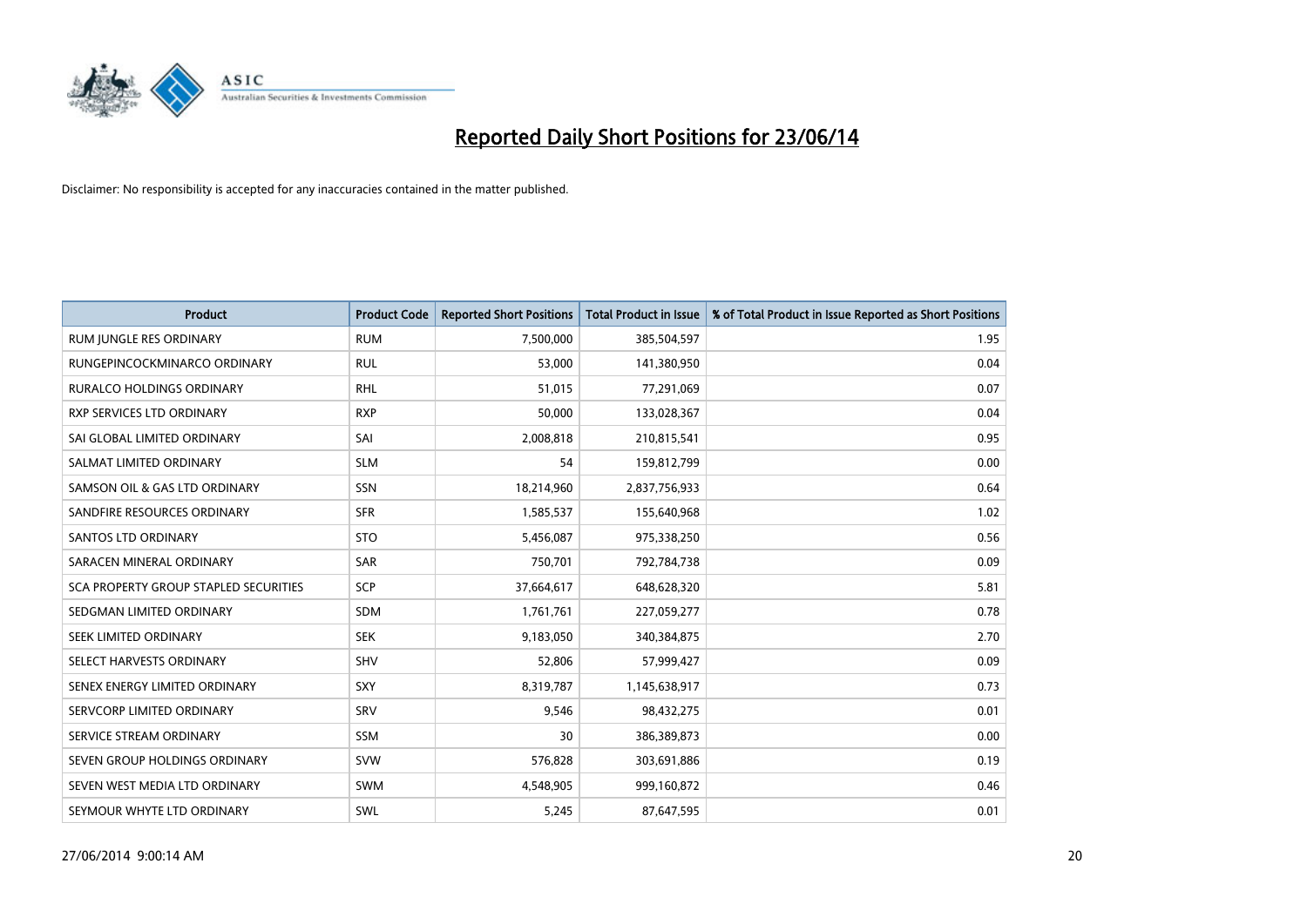

| <b>Product</b>                           | <b>Product Code</b> | <b>Reported Short Positions</b> | <b>Total Product in Issue</b> | % of Total Product in Issue Reported as Short Positions |
|------------------------------------------|---------------------|---------------------------------|-------------------------------|---------------------------------------------------------|
| SFG AUSTRALIA LTD ORDINARY               | <b>SFW</b>          | 1,128,650                       | 734,531,160                   | 0.15                                                    |
| SG FLEET GROUP LTD ORDINARY              | SGF                 | 741,880                         | 242,691,826                   | 0.31                                                    |
| SIGMA PHARMACEUTICAL ORDINARY            | <b>SIP</b>          | 15,619,663                      | 1,112,511,644                 | 1.40                                                    |
| SILEX SYSTEMS ORDINARY                   | <b>SLX</b>          | 3,604,287                       | 170,367,734                   | 2.12                                                    |
| SILVER CHEF LIMITED ORDINARY             | SIV                 | 88,109                          | 29,333,629                    | 0.30                                                    |
| SILVER LAKE RESOURCE ORDINARY            | <b>SLR</b>          | 21,472,850                      | 503,233,971                   | 4.27                                                    |
| SIMS METAL MGMT LTD ORDINARY             | SGM                 | 12,492,438                      | 204,601,321                   | 6.11                                                    |
| SINGAPORE TELECOMM. CHESS DEPOSITARY INT | SGT                 | 12,322,924                      | 138,054,754                   | 8.93                                                    |
| SINO GAS ENERGY ORDINARY                 | <b>SEH</b>          | 2,970,952                       | 1,530,457,040                 | 0.19                                                    |
| SIRIUS RESOURCES NL ORDINARY             | <b>SIR</b>          | 12,212,018                      | 262,044,586                   | 4.66                                                    |
| SIRTEX MEDICAL ORDINARY                  | <b>SRX</b>          | 102,666                         | 56,108,439                    | 0.18                                                    |
| SKILLED GROUP LTD ORDINARY               | <b>SKE</b>          | 1,820,658                       | 235,254,496                   | 0.77                                                    |
| <b>SKY NETWORK ORDINARY</b>              | <b>SKT</b>          | 96,305                          | 389,139,785                   | 0.02                                                    |
| SKYCITY ENT GRP LTD ORDINARY             | <b>SKC</b>          | 354,478                         | 582,088,094                   | 0.06                                                    |
| <b>SLATER &amp; GORDON ORDINARY</b>      | SGH                 | 7,357,235                       | 204,338,625                   | 3.60                                                    |
| SMS MANAGEMENT. ORDINARY                 | <b>SMX</b>          | 3,241,364                       | 70,099,763                    | 4.62                                                    |
| SONIC HEALTHCARE ORDINARY                | <b>SHL</b>          | 2,947,165                       | 400,811,556                   | 0.74                                                    |
| SOUL PATTINSON (W.H) ORDINARY            | SOL                 | 6,174                           | 239,395,320                   | 0.00                                                    |
| SOUTH BOULDER MINES ORDINARY             | <b>STB</b>          | 1                               | 129,427,826                   | 0.00                                                    |
| SP AUSNET STAPLED SECURITIES             | <b>SPN</b>          | 39,661,834                      | 3,386,607,080                 | 1.17                                                    |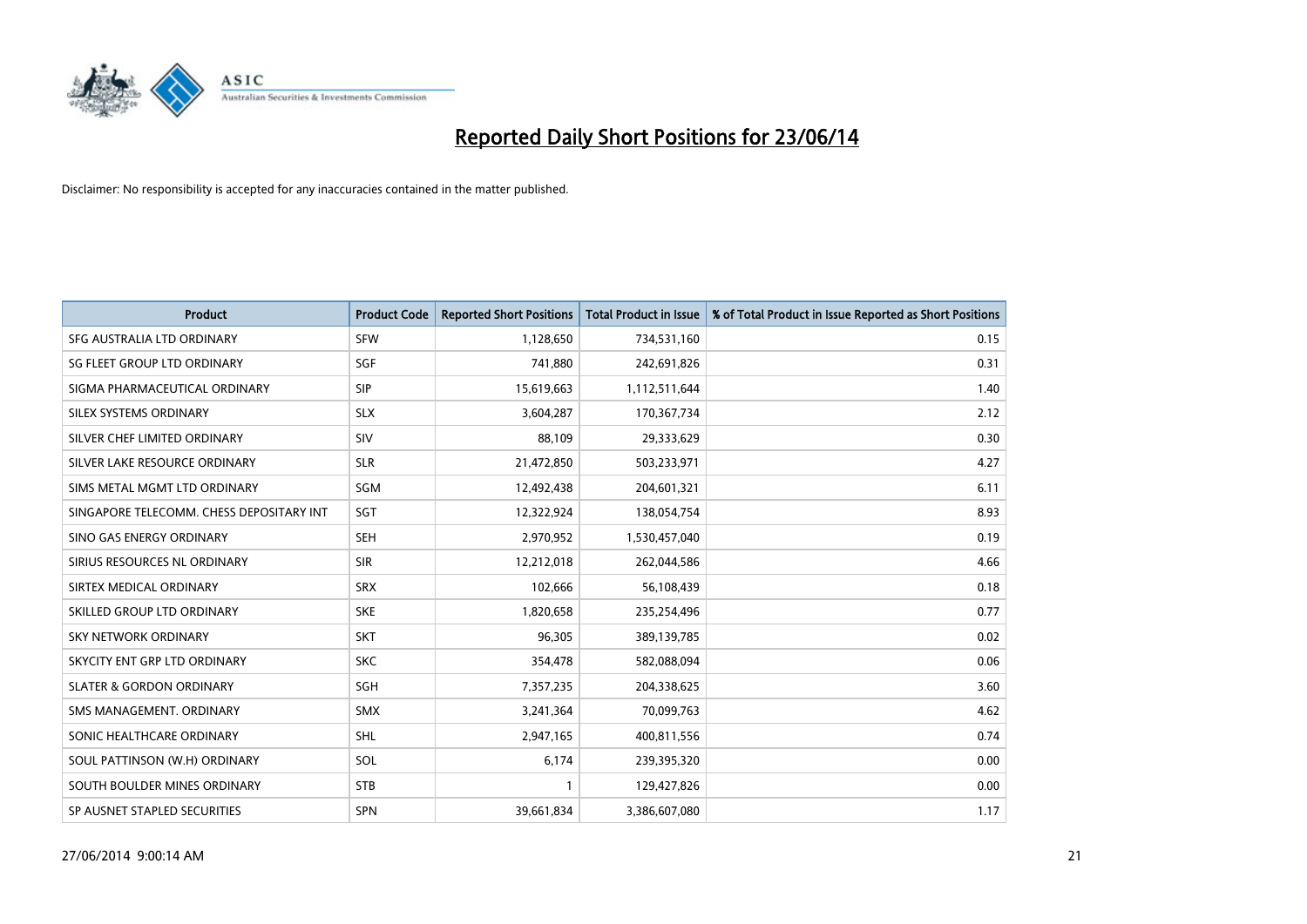

| <b>Product</b>                           | <b>Product Code</b> | <b>Reported Short Positions</b> | <b>Total Product in Issue</b> | % of Total Product in Issue Reported as Short Positions |
|------------------------------------------|---------------------|---------------------------------|-------------------------------|---------------------------------------------------------|
| SPARK INFRASTRUCTURE STAPLED US PROHIBT. | SKI                 | 17,233,232                      | 1,440,370,628                 | 1.20                                                    |
| SPDR 200 FUND ETF UNITS                  | <b>STW</b>          | 10,461                          | 45,726,368                    | 0.02                                                    |
| SPDR 200 RESOURCES ETF UNITS             | <b>OZR</b>          | 188                             | 1,601,962                     | 0.01                                                    |
| SPDR SMALL ORDS ETF UNITS                | SSO                 | 6,514                           | 801,304                       | 0.81                                                    |
| SPECIALTY FASHION ORDINARY               | <b>SFH</b>          | 2,229                           | 192,236,121                   | 0.00                                                    |
| SPOTLESS GRP HLD LTD ORDINARY            | <b>SPO</b>          | 10,397,728                      | 1,098,290,178                 | 0.95                                                    |
| ST BARBARA LIMITED ORDINARY              | SBM                 | 12,385,685                      | 488,074,077                   | 2.54                                                    |
| STARPHARMA HOLDINGS ORDINARY             | SPL                 | 14,023,274                      | 285,109,680                   | 4.92                                                    |
| STEADFAST GROUP LTD ORDINARY             | <b>SDF</b>          | 2,745,876                       | 501,638,307                   | 0.55                                                    |
| STH CRS ELECT ENGNR ORDINARY             | <b>SXE</b>          | 19,573                          | 161,523,130                   | 0.01                                                    |
| STHN CROSS MEDIA ORDINARY                | <b>SXL</b>          | 25,652,770                      | 705,246,986                   | 3.64                                                    |
| STOCKLAND UNITS/ORD STAPLED              | SGP                 | 12,266,340                      | 2,326,978,560                 | 0.53                                                    |
| STRAITS RES LTD. ORDINARY                | SRO                 | 28,747                          | 1,217,730,293                 | 0.00                                                    |
| STRIKE ENERGY LTD ORDINARY               | <b>STX</b>          | 3,727                           | 833,330,946                   | 0.00                                                    |
| STW COMMUNICATIONS ORDINARY              | SGN                 | 1,854,403                       | 403,828,512                   | 0.46                                                    |
| SUNCORP GROUP LTD ORDINARY               | <b>SUN</b>          | 11,186,367                      | 1,286,600,980                 | 0.87                                                    |
| SUNDANCE ENERGY ORDINARY                 | <b>SEA</b>          | 11,001,428                      | 547,675,861                   | 2.01                                                    |
| SUNDANCE RESOURCES ORDINARY              | <b>SDL</b>          | 88,626,937                      | 3,082,028,456                 | 2.88                                                    |
| SUNLAND GROUP LTD ORDINARY               | <b>SDG</b>          | 183,518                         | 181,710,087                   | 0.10                                                    |
| SUPER RET REP LTD ORDINARY               | SUL                 | 2,897,295                       | 196,731,620                   | 1.47                                                    |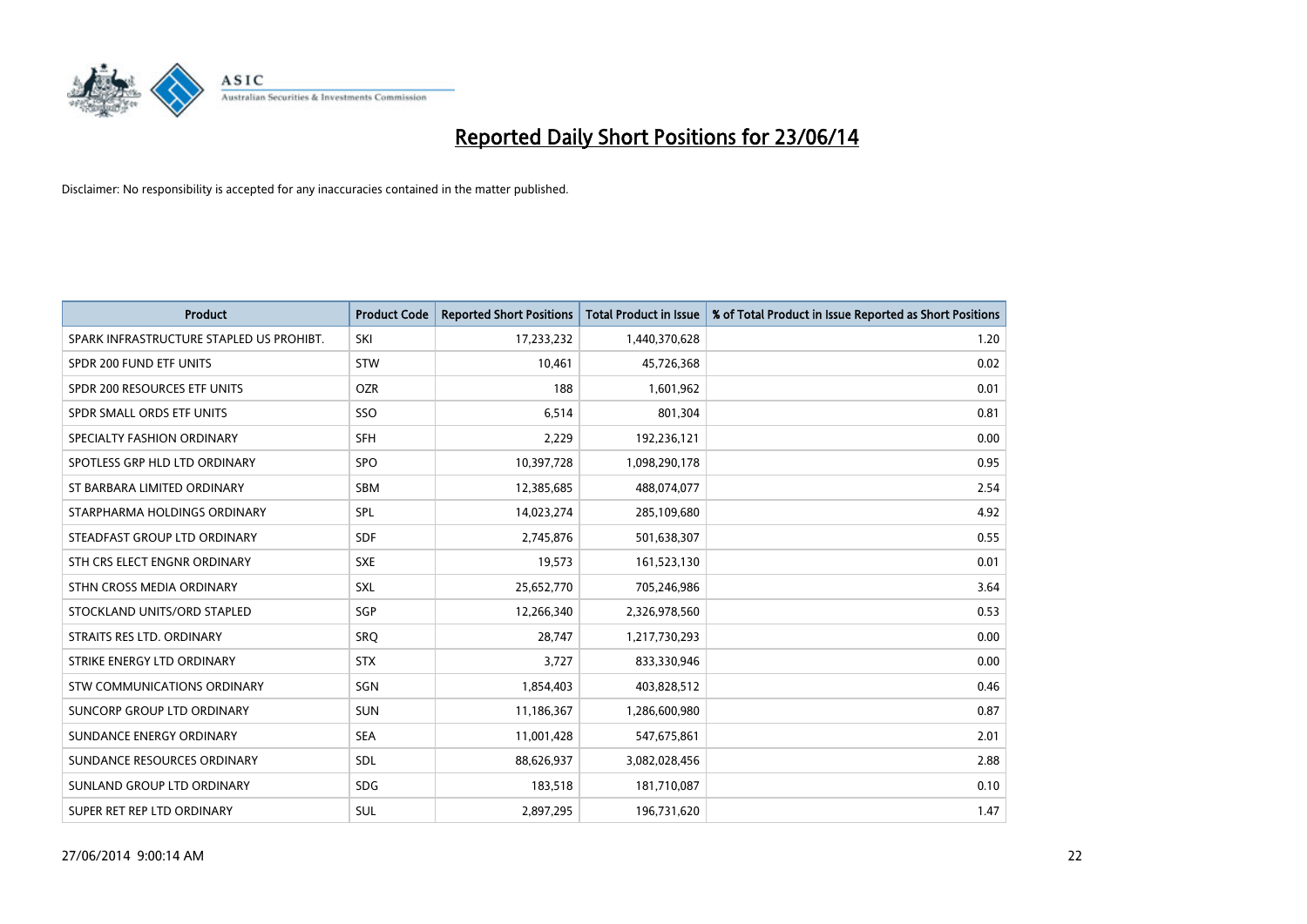

| <b>Product</b>                   | <b>Product Code</b> | <b>Reported Short Positions</b> | <b>Total Product in Issue</b> | % of Total Product in Issue Reported as Short Positions |
|----------------------------------|---------------------|---------------------------------|-------------------------------|---------------------------------------------------------|
| SYD AIRPORT STAPLED US PROHIBIT. | SYD                 | 15,887,466                      | 2,216,216,041                 | 0.72                                                    |
| SYRAH RESOURCES ORDINARY         | <b>SYR</b>          | 6,267,552                       | 162,500,614                   | 3.86                                                    |
| TABCORP HOLDINGS LTD ORDINARY    | <b>TAH</b>          | 12,978,260                      | 762,954,019                   | 1.70                                                    |
| TANAMI GOLD NL ORDINARY          | <b>TAM</b>          | $\mathbf{1}$                    | 1,175,097,046                 | 0.00                                                    |
| TAP OIL LIMITED ORDINARY         | <b>TAP</b>          | 35,108                          | 242,703,668                   | 0.01                                                    |
| TASSAL GROUP LIMITED ORDINARY    | <b>TGR</b>          | 769,238                         | 146,507,029                   | 0.53                                                    |
| <b>TATTS GROUP LTD ORDINARY</b>  | <b>TTS</b>          | 36,313,160                      | 1,434,447,341                 | 2.53                                                    |
| TECHNOLOGY ONE ORDINARY          | <b>TNE</b>          | 100,221                         | 307,751,455                   | 0.03                                                    |
| TELECOM CORPORATION ORDINARY     | <b>TEL</b>          | 8,104,300                       | 1,828,530,844                 | 0.44                                                    |
| TELSTRA CORPORATION, ORDINARY    | <b>TLS</b>          | 20,366,405                      | 12,443,074,357                | 0.16                                                    |
| TEN NETWORK HOLDINGS ORDINARY    | <b>TEN</b>          | 173,709,885                     | 2,630,984,596                 | 6.60                                                    |
| TERANGA GOLD CORP CDI 1:1        | <b>TGZ</b>          | 1,375                           | 95,839,726                    | 0.00                                                    |
| TFS CORPORATION LTD ORDINARY     | <b>TFC</b>          | 2,448,429                       | 324,157,408                   | 0.76                                                    |
| THE PAS GROUP LTD ORDINARY       | <b>PGR</b>          | 609,390                         | 136,690,860                   | 0.45                                                    |
| THE REJECT SHOP ORDINARY         | <b>TRS</b>          | 3,401,071                       | 28,826,248                    | 11.80                                                   |
| THORN GROUP LIMITED ORDINARY     | <b>TGA</b>          | 52,130                          | 149,494,813                   | 0.03                                                    |
| TIGER RESOURCES ORDINARY         | TGS                 | 2,370,235                       | 898,784,227                   | 0.26                                                    |
| TITAN ENERGY SERVICE ORDINARY    | <b>TTN</b>          | 29,463                          | 50,585,915                    | 0.06                                                    |
| TOLL HOLDINGS LTD ORDINARY       | <b>TOL</b>          | 29,731,572                      | 717,133,875                   | 4.15                                                    |
| TOX FREE SOLUTIONS ORDINARY      | <b>TOX</b>          | 3,361,829                       | 133,752,359                   | 2.51                                                    |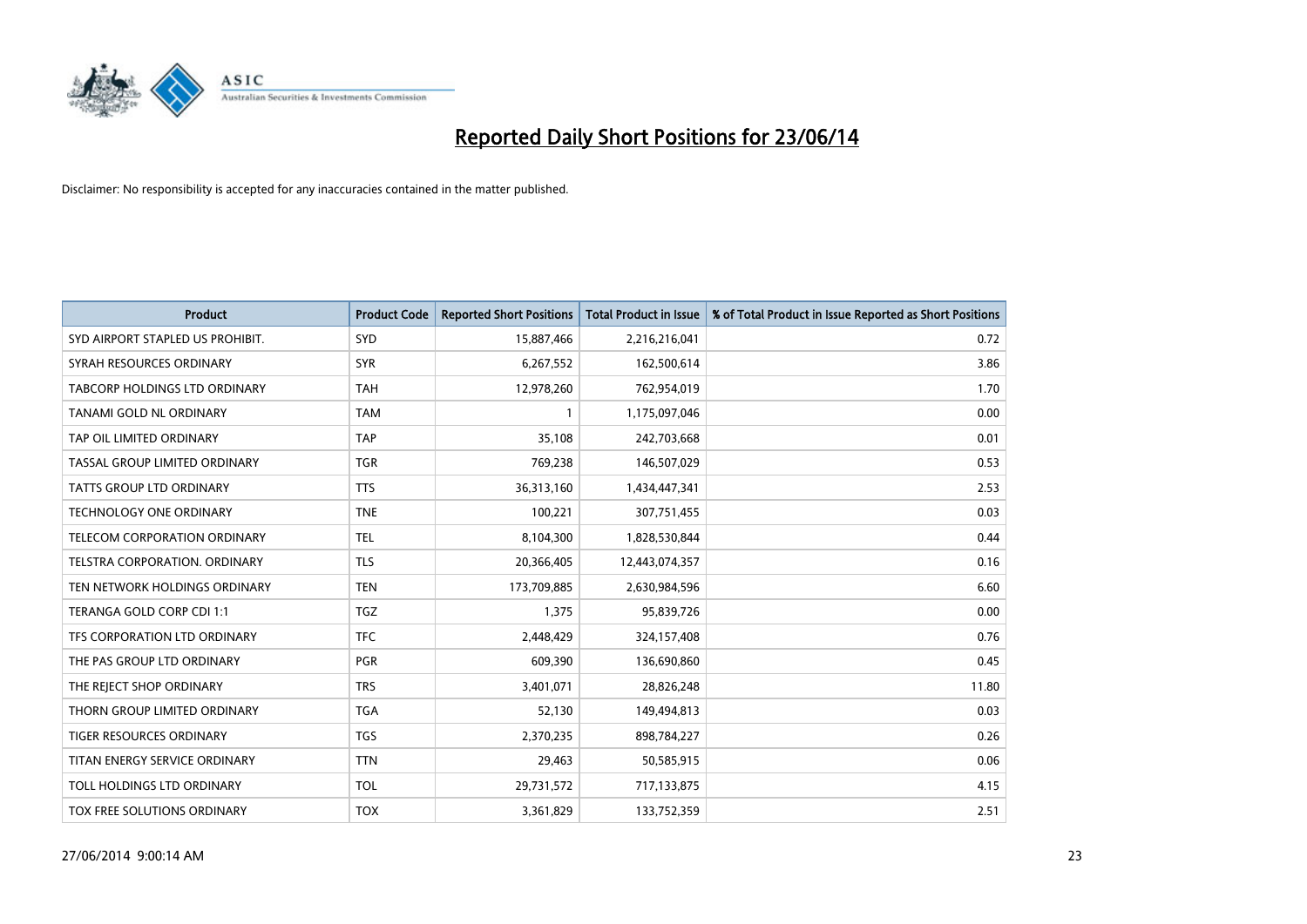

| <b>Product</b>                       | <b>Product Code</b> | <b>Reported Short Positions</b> | <b>Total Product in Issue</b> | % of Total Product in Issue Reported as Short Positions |
|--------------------------------------|---------------------|---------------------------------|-------------------------------|---------------------------------------------------------|
| TPG TELECOM LIMITED ORDINARY         | <b>TPM</b>          | 10,660,608                      | 793,808,141                   | 1.34                                                    |
| TRADE ME GROUP ORDINARY              | <b>TME</b>          | 2,103,087                       | 396,584,956                   | 0.53                                                    |
| <b>TRANSFIELD SERVICES ORDINARY</b>  | <b>TSE</b>          | 31,517,288                      | 512,457,716                   | 6.15                                                    |
| TRANSPACIFIC INDUST. ORDINARY        | <b>TPI</b>          | 6,101,494                       | 1,578,786,704                 | 0.39                                                    |
| TRANSURBAN GROUP TRIPLE STAPLED SEC. | TCL                 | 13,238,143                      | 1,896,384,069                 | 0.70                                                    |
| <b>TREASURY GROUP ORDINARY</b>       | <b>TRG</b>          | 29,849                          | 23,070,755                    | 0.13                                                    |
| TREASURY WINE ESTATE ORDINARY        | <b>TWE</b>          | 29,421,675                      | 649,427,560                   | 4.53                                                    |
| TROY RESOURCES LTD ORDINARY          | <b>TRY</b>          | 3,106,185                       | 195,034,997                   | 1.59                                                    |
| TWENTY-FIRST FOX INC B VOTING CDI    | <b>FOX</b>          | 9,824                           | 135,666,441                   | 0.01                                                    |
| UGL LIMITED ORDINARY                 | UGL                 | 19,093,496                      | 166,511,240                   | 11.47                                                   |
| UNILIFE CORPORATION CDI 6:1          | <b>UNS</b>          | 120,000                         | 268,300,092                   | 0.04                                                    |
| US MASTERS RES FUND ORDINARY UNITS   | <b>URF</b>          | 27                              | 263,972,915                   | 0.00                                                    |
| UXC LIMITED ORDINARY                 | <b>UXC</b>          | 3,373,117                       | 322,477,434                   | 1.05                                                    |
| <b>VEDA GROUP LTD ORDINARY</b>       | <b>VED</b>          | 16,549,277                      | 842,055,406                   | 1.97                                                    |
| VILLAGE ROADSHOW LTD ORDINARY        | <b>VRL</b>          | 1,439,246                       | 159,504,142                   | 0.90                                                    |
| VIRGIN AUS HLDG LTD ORDINARY         | VAH                 | 65,393,448                      | 3,514,825,734                 | 1.86                                                    |
| VIRTUS HEALTH LTD ORDINARY           | <b>VRT</b>          | 3,371,343                       | 79,722,678                    | 4.23                                                    |
| VISION EYE INSTITUTE ORDINARY        | <b>VEI</b>          | 65,778                          | 161,017,230                   | 0.04                                                    |
| <b>VOCATION LTD ORDINARY</b>         | <b>VET</b>          | 11,594,261                      | 202,899,894                   | 5.71                                                    |
| <b>VOCUS COMMS LTD ORDINARY</b>      | VOC                 | 456,321                         | 92,934,834                    | 0.49                                                    |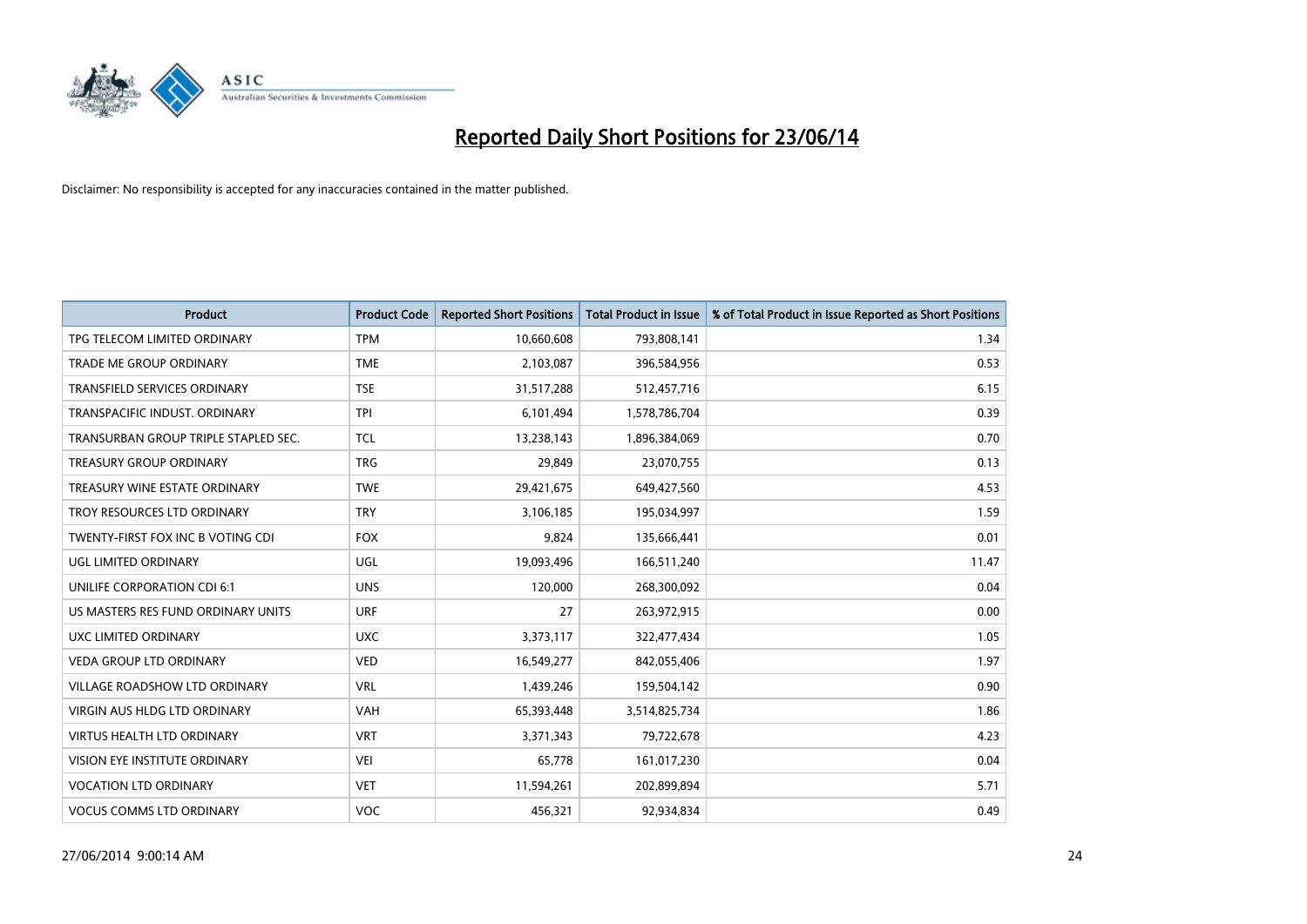

| <b>Product</b>                       | <b>Product Code</b> | <b>Reported Short Positions</b> | <b>Total Product in Issue</b> | % of Total Product in Issue Reported as Short Positions |
|--------------------------------------|---------------------|---------------------------------|-------------------------------|---------------------------------------------------------|
| WARRNAMBOOL CHEESE ORDINARY          | <b>WCB</b>          | 35                              | 56,098,797                    | 0.00                                                    |
| <b>WATPAC LIMITED ORDINARY</b>       | <b>WTP</b>          | 3,929                           | 186,489,922                   | 0.00                                                    |
| <b>WDS LIMITED ORDINARY</b>          | <b>WDS</b>          | 25,916                          | 144,740,614                   | 0.02                                                    |
| WEBJET LIMITED ORDINARY              | <b>WEB</b>          | 1,838,517                       | 79,397,959                    | 2.32                                                    |
| <b>WESFARMERS LIMITED ORDINARY</b>   | <b>WES</b>          | 4,134,182                       | 1,143,274,951                 | 0.36                                                    |
| WESTERN AREAS LTD ORDINARY           | <b>WSA</b>          | 17,074,923                      | 232,310,014                   | 7.35                                                    |
| WESTERN DESERT RES. ORDINARY         | <b>WDR</b>          | 9,699,819                       | 620,049,919                   | 1.56                                                    |
| WESTERN DESERT RES. RIGHTS 31-MAR-14 | <b>WDRR</b>         | 17,835                          | 120,009,662                   | 0.01                                                    |
| WESTFIELD GROUP ORD/UNIT STAPLED SEC | <b>WDC</b>          | 3,069,846                       | 2,078,089,686                 | 0.15                                                    |
| WESTFIELD RETAIL TST UNIT STAPLED    | <b>WRT</b>          | 9,962,707                       | 2,979,214,029                 | 0.33                                                    |
| <b>WESTPAC BANKING CORP ORDINARY</b> | <b>WBC</b>          | 21,734,082                      | 3,109,048,309                 | 0.70                                                    |
| <b>WHITEHAVEN COAL ORDINARY</b>      | <b>WHC</b>          | 73,665,211                      | 1,025,760,027                 | 7.18                                                    |
| WINDIMURRA VANADIUM ORDINARY         | <b>WVL</b>          | 20,461                          | 399,284,366                   | 0.01                                                    |
| WOODSIDE PETROLEUM ORDINARY          | <b>WPL</b>          | 3,154,630                       | 823,910,657                   | 0.38                                                    |
| WOOLWORTHS LIMITED ORDINARY          | <b>WOW</b>          | 6,532,039                       | 1,257,454,454                 | 0.52                                                    |
| <b>WORLEYPARSONS LTD ORDINARY</b>    | <b>WOR</b>          | 7,007,954                       | 243,480,720                   | 2.88                                                    |
| WOTIF.COM HOLDINGS ORDINARY          | <b>WTF</b>          | 10,659,285                      | 211,736,244                   | 5.03                                                    |
| <b>XERO LTD ORDINARY</b>             | <b>XRO</b>          | 14,712                          | 127,809,631                   | 0.01                                                    |
| YANCOAL AUST LTD ORDINARY            | YAL                 | 368                             | 994,216,659                   | 0.00                                                    |
| YOWIE GROUP ORDINARY                 | <b>YOW</b>          | 18,292                          | 93,684,870                    | 0.02                                                    |